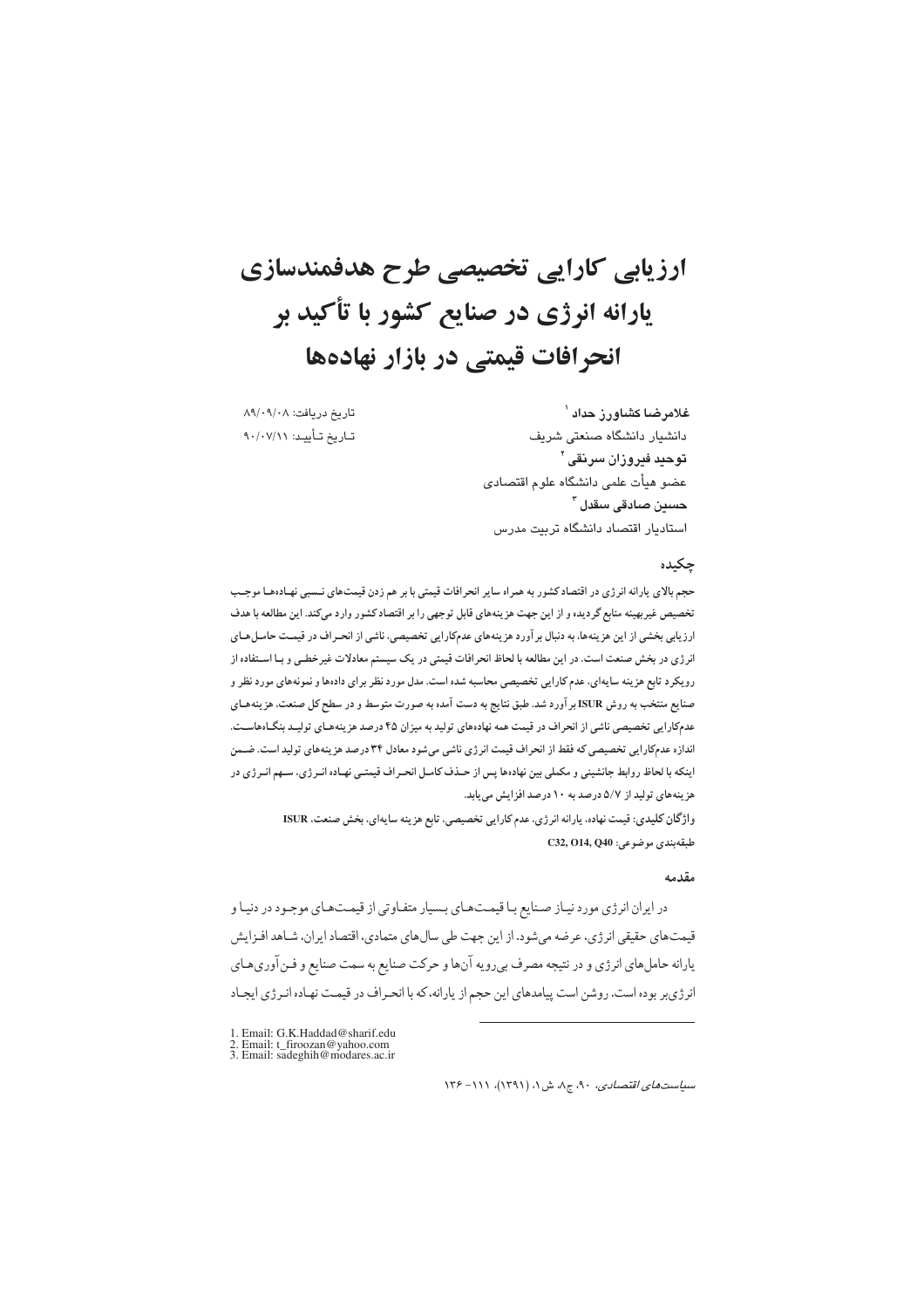مي شود قابل چشم يوشي نيست و اين انحراف قيمتي ` در كنار اختلال قيمتـي سـاير نهـادهـا، ماننـد كـار و سرمايه، سبب مي شود صنايع از اتخاذ تصميمات كارا به ويژه در زمينه ساختار و فن آوري توليد عاجز باشند. طبق آمار موجود مقایسه شدت انرژی<sup>۲</sup> در ایران با مناطق مختلف نشان مـی،دهـد کـه حتـی در

مقایسه با کشورهای نفتی مثل عربستان سعودی این شاخص در ایران به صورت قابـل تـوجهی بـالا است. جدول زیر وضعیت شدت انرژی (تن معادل نفت خام / میلیون دلار) را که بـر اسـاس معیـار برایری قدرت خرید بین کشورها و مناطق مختلف تهیه شده نشان می دهد.

| ترکیه   آفریقا   خاورمیانه               |       | کر ہ |      |                                                                                                                                                                                                                               | منطقه       |
|------------------------------------------|-------|------|------|-------------------------------------------------------------------------------------------------------------------------------------------------------------------------------------------------------------------------------|-------------|
|                                          |       |      | ژاپن | امریکای شمالی   OECD                                                                                                                                                                                                          |             |
| $\mathsf{Y} \cdot \mathsf{A}/\mathsf{Q}$ |       |      |      | $\lambda$ / $V$   11./ $\Delta$   11V/ $\ell$   $\lambda$ 9/1   1۳۲/۳   11F/۳                                                                                                                                                 | شدت انرژی ا |
| ايران                                    | جهان  |      |      | چین و هنگکنگ  پاکستان   عربستان   ونزوئلا     هند                                                                                                                                                                             | منطقه       |
| <b>TFF/V</b>                             | 117/T |      |      | $f9/Y$   $f99/5$   $109/5$   $1.7/7$   $1.1/0$                                                                                                                                                                                | شدت انرژی   |
|                                          |       |      |      | . The contract of the contract of the contract of the contract of the contract of the contract of the contract of the contract of the contract of the contract of the contract of the contract of the contract of the contrac |             |

جدول (١): شدت انرژی بر اساس معیار PPP (تن معادل نفت خام / میلیون دلار) سال ٢٠٠۵

مأخذ: وزارت نيرو - ترازنامه انرژى سال ١٣٨٥. جدول (٣-١)

جدول شماره (۱) در عین حالی که بر اتلاف منـابع انـرژی کـشور تأکیـد دارد گویـای تـلاش کشورها برای استفاده بهینه از منابع انرژی و بالتبع سطح فنآوری نیـز اسـت. بـه طـوری کـه ژاپـن، کشورهای عضو OECD و آمریکای شمالی بالاترین فنآوریها را در عرصه تولید و استفاده بهینه از انرژی در اختیار دارند. روشن است که رسیدن به این جایگاه با سیاستگذاری بهینه در عرصه انرژی و به ویژه با قیمتگذاری و هدایت مناسب بـازار حامـلهـای انـرژی بـه دسـت آمـده اسـت. در ایـن خصوص تحلیل آمار موجبود نیشان میردهید کیه در ایبران و در سیال هیای پیش از انقیلاب قیمت حامل های انرژی چندین برابر کمتر از متوسط قیمت هیای جهانی عرضه شیده است. بیرای نمونیه مقایسه قیمت برق مصرفی بخش صنعت در ایران با دیگر کشورها نشان می دهد کـه در سـال ۲۰۰۱ بهای هر کیلو وات ساعت برق در کرهجنوبی، مالزی، چـین و آمریکـا بـه ترتیـب ۳/۹، ۳/۵، ۲/۰ و ۲/۵ برابر آن در ایران بوده است. این تفاوت در مورد هندوستان و سنگاپور به ۱۰/۹ و ۴/۹ برابر قیمت برق در ایران میرسد <sup>۲</sup>. با این حال اگر چه در سالهای اخیر قیمت هر کیلـو وات عرضـه شـده برای بخش صنعت با رشد تدریجی به ۲۰۰/۴ ریال یا ۰/۰۲۲ دلار امریکا در سال ۱۳۸۵ افزایش یافته است ولی با این همه به مراتب قیمت عرضه انرژی در ایران بـرای بخـش(هـای اقتـصادی و بـه ویژه صنعت پایین تر از کشورهای مختلف است.

<sup>1.</sup> Price Distortions

۲. شدت انرژی (Energy Intensity) عبارت از انرژی مورد نیاز برای تولید مقـدار معینـی از کالاهـا و خـدمات اسـت. ایـن شاخص در سطح کلان مورد استفاده قرار می گیرد و درجه بهینگی استفاده از انرژی در یک کشور را نشان می دهد.

The World Competitiveness yearbook, 2002 ) و The World Competitiveness yearbook, 2002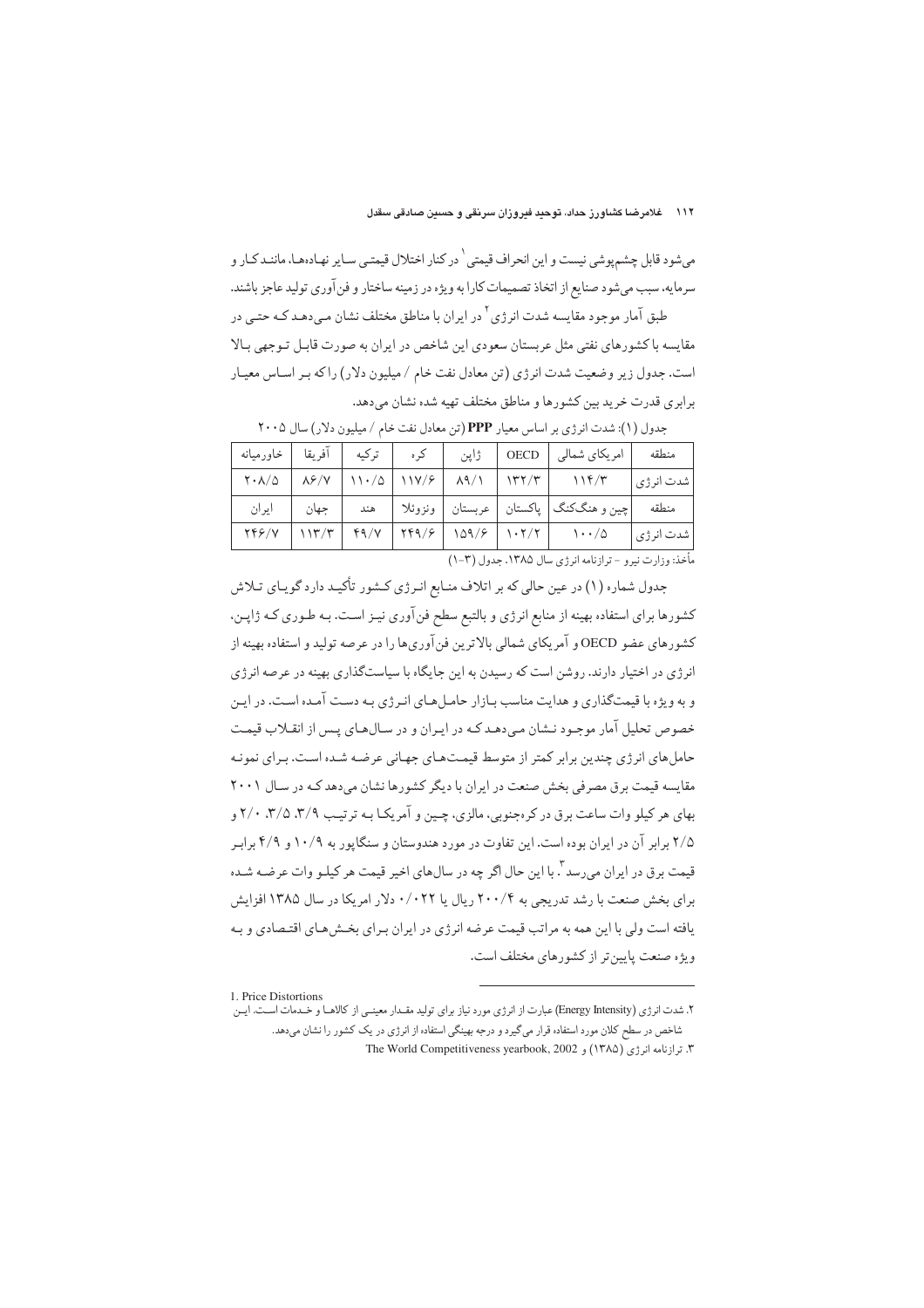در این راستا جدول (۲) نیز خلاصهای از وضـعیت قیمـت و یارانـه حامـلهـای انـرژی را در سال های اخیر به تصویر میکشد.

| سهم يارانه به   |                                   | يارانه حامل هاي انرژي                            | شاخص قيمت                     | شاخص قيمت         | كل مصارف نهايي                           | سال                                    |
|-----------------|-----------------------------------|--------------------------------------------------|-------------------------------|-------------------|------------------------------------------|----------------------------------------|
| GDP(درصد)       | میلیارد دلار -                    | میلیارد ریال-                                    | انرژی در خارج                 | انرژی در داخل     | (میلیارد لیتر)                           |                                        |
| $V/\epsilon$    | 10/7                              | 98089                                            | YAY                           | $\mathbf{y}$ .    | 189/9                                    | ۱۳۸۰                                   |
| 15/7            | $Y\setminus Y$                    | 189174                                           | 1511                          | ۲۵۹               | 180/Y                                    | ۱۳۸۱                                   |
| 17/T            | $\frac{8}{2}$                     | ١٨٧١٥٠                                           | 1491                          | ۳۱۸               | 1Yf/f                                    | 1317                                   |
| $10/\lambda$    | $\mathsf{r}\mathsf{r}/\mathsf{r}$ | r. r q r.                                        | 1988                          | ۳۶.               | 119/T                                    | ١٣٨٣                                   |
| $\frac{84}{10}$ | $\Delta$ 9/.                      | $\Delta$ $\gamma$ $\gamma$                       | $\mathbf{r} \cdot \mathbf{r}$ | 309               | $Y \cdot 1/Y$                            | 1314                                   |
| YQ/9            | $Y \cdot / \Lambda$               | 990997                                           | ٣۴۴٩                          | ۳۵۲               | $\mathbf{Y} \cdot \mathbf{A}/\mathbf{f}$ | ۱۳۸۵                                   |
| $Y$ $Y$         | $\lambda V/\lambda$               | $\lambda Y \cdot \Delta \mathcal{S} \mathcal{S}$ | 44.9                          | ٣٨٣               | 414/9                                    | 1318                                   |
| $Y$ $9$ / $Y$   | TQ/2                              | $\Delta V/T$                                     | $r\rho/r$                     | $\lambda/\lambda$ | 8/7                                      | متوسط رشد<br>$(17\lambda - 17\lambda)$ |

جدول (۲): میزان مصرف، یارانه و قیمت حاملهای انرژی

منبع: وزارت نیرو، بانک مرکزی جمهوری اسلامی ایران – سایت طرح هدفمندسازی یارانهها

از دقت در جدول (۲) میتوان دریافت که، حجـم فزاینـده یارانـههـای انـرژی کـه بـا افـزایش قیمتهای جهانی نفت شدت گرفته، در سال ۸۶ بالغ بر یـک چهـارم تولیـد ناخـالص ملـی کـشور و حدود ۹۰ میلیـارد دلار شـده اسـت. همچنـین در طـی مـدت یادشـده یارانـه حامـلهـای انـرژی بـه قیمتهای بینالمللی ۵/۷ برابر و به قیمتهای داخلی ۱۲ برابر شده است. ضـمن اینکـه بـین رشـد قیمت انرژی در داخل و خارج از کشور هیچ همخوانی وجود ندارد.

روشن است که با رشد قیمتهای جهانی انرژی و حرکت اقتصاد جهـانی بـه سـمت صـنایع و فن آوریهای کم مصرف، نحوه سیاستگذاری قیمت انرژی در داخل به نحوی بوده است که کمترین انگیزه را از این بابت در صنایع کشور به وجود آورده است. لـذا امـروزه صـنایع کـشور در وضـعیتی قرار گرفتهاند که از مشخصههای بارز آن انرژیبر بودن و وابستگی به انرژی ارزان است. این حالت در کنار سایر ابعاد و گستردگی یارانههای انرژی در سایر بخشها، سبب فشار بر بودجههـای سـالانه دولت شده و دولت را با چالش تأمین یارانه انرژی حاملها مواجه ساخته است. به طوری کـه از کـل یارانههای پرداختی (مستقیم و غیرمستقیم) در سال ۸۶ بالغ بر ۹۰ درصد آن بـه یارانـه حامـلهـای انرژی اختصاص داشـته اسـت. همچنـین مطـابق بـا آمـار منـدرج در ترازنامـه انـرژی <sup>۱</sup>، کـل یارانـه حاملهای انرژی در سال ۱۳۸۵ معادل ۳۸۳/۲ هزار میلیارد ریال بوده است که بخـش صـنعت ۱۶ درصد آن به خود اختصاص داده است. همینطور در میان یارانه حاملهای انرژی مـورد اسـتفاده در

 $\overline{a}$ 

۰. ترازنامه انرژی، وزارت نیرو، سالهای ۸۴ و ۸۵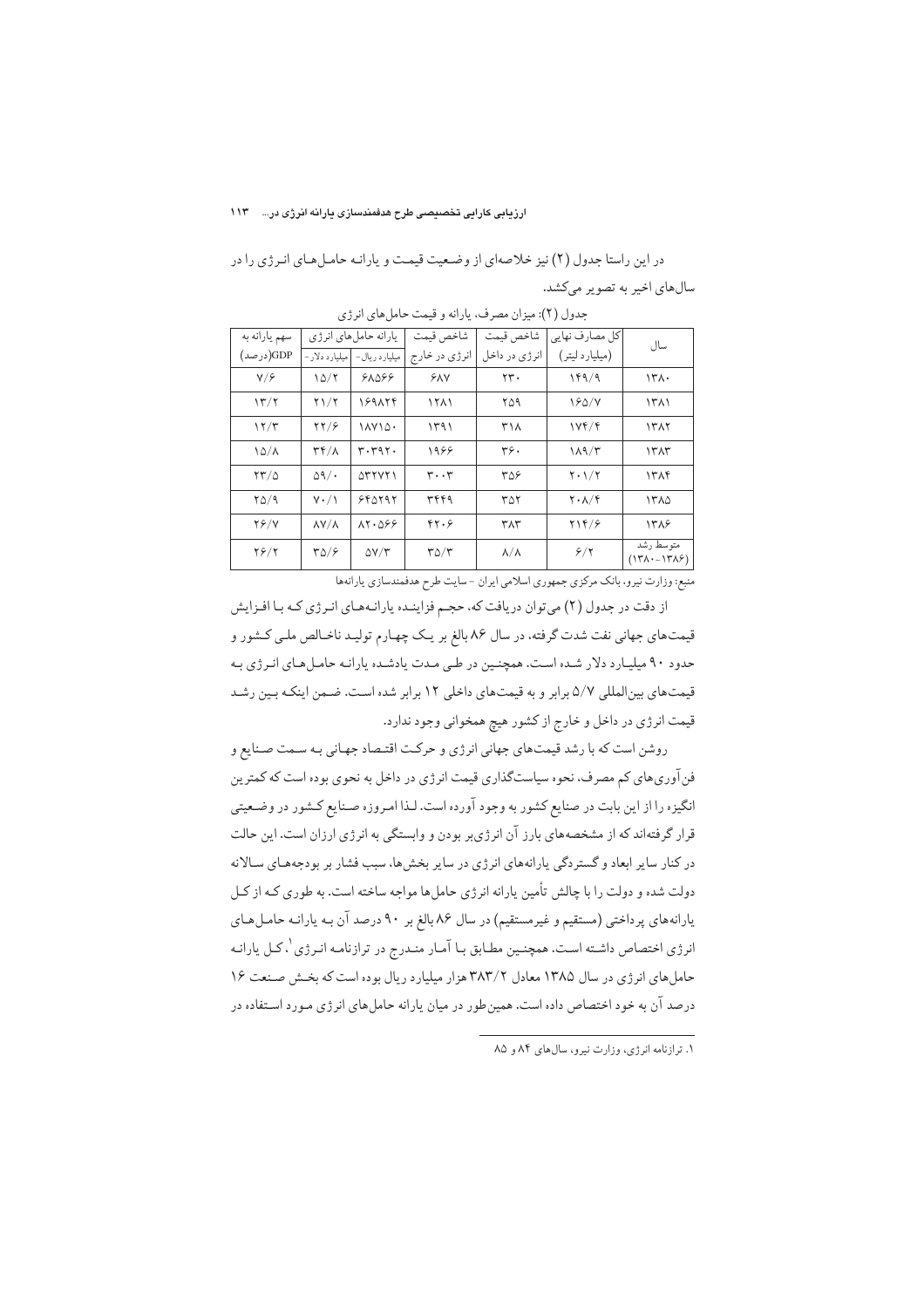بخش صنعت، بیشترین سهم به برق، نفتکوره و نفتگاز و بهترتیب معـادل ۳۴، ۲۴ و ۲۰ درصـد. اختصاص داشته است (ترازنامه انرژی سال ۱۳۸۵، جدول ۸. بخش ۱).

حال در شرايطي كه دولت به دنبال اجراي طرح موسوم بـه «هدفمندسـازي يارانـههـا» اسـت، سؤال این است که در صورت توفیـق ایـن طـرح و حـذف یارانـه حامـلهـای انـرژی چـه انـدازه از عدمکارایی ها و به نوعی هزینههای اجتماعی پارانههای انرژی کاسته می شـود؟ و بـه بیـان دقیــق تـر، اندازه عدمکارایی تخصیصی حاصل از انحراف در قیمت حاملهای انرژی که بخش صنعت کشور بـا آن مواجه است چقدر است؟

نکتـه قابـل تأمـل اینکـه در ایـران و در مطالعـات مختلـف غالبـاً بـه اثـر حـذف پارانـههـا و هدفمندسازي پارانهها بر شاخص قيمتها توجه شده و ليكن آثـار ناشـي از عـدمكـارايي انحرافـات قيمتي و دخالت دولت كمتر مورد توجه بوده است. لذا با علم به اينكه مهمترين تأثير انحرافات قيمتي در بازار نهادهها ارائه علامت نادرست به كارآفرينان و مديران صنعتي براي تركيب بهينـه نهادهـاي مختلف است در مطالعه حاضر با استفاده از رويكرد تابع هزينه سايهاي به برآورد عدمكارايي ناشبي از یارانه انرژی در صنایع کشور پرداخته و آثار آن را به ویژه بر تقاضای انرژی تحلیل میکنیم.

لازم به ذکر است که در ادبیات اقتصادی تعاریف مختلفی از پارانـه شـده و آن بـه عنـوان یکـی از عوامل ايجادكننده انحرافات قيمتي در نتيجه كمك\عاي دولتي (معمولاً نقدي) از گروه يـا طبقـه خاصـي در نظر گرفته میشود. در تعریفی دیگر پرداخت پارانهها یکی از ابزارهای سیاستی دولتها در جهت توزيع عادلانه در آمد، ايجاد ثبات اقتصادي، حمايت از اقشار خاص، توليد برخي از كالاها و خدمات و موارد مشابه است (پرمه، ۱۳۸۴: ۱۱۹). بر این مبنا و نظر به اینکه با توجه به نفتی بودن اقتـصاد ایـران، پرداخت پارانه انرژی در بودجههای دولت مستتر بوده و بحث پارانـه حامـلهـای انـرژی بیـشتر بـه مسئلهای حسابداری در بودجه دولت مربوط است، لذا در سال های اخیر دولت و مجلس ترجیح دادهانـد به جای یارانه انرژی از ارقام شفافسازی یارانه حاملهای انرژی در بودجههای سنواتی استفاده کننـد. به این ترتیب در ایران بیشتر با شبه پارانه انرژی مواجه هستیم تا پارانه انرژی.

همچنین تأکید میشود که حتی با هدفمندسازی پارانهها و رساندن قیمت حاملها به قیمتهای جهانی، ممکن است به دلیل مسائل مربوط به نرخ ارز و ارزشگذاری پول ملـی کماکـان قیمـتهـای انرژی در ایران تفاوت قابل ملاحظهای با قیمتهای جهانی داشته باشـد لـذا در ایـن بررسـی فـرض میشود هدفمندسازی پارانهها معادل با حذف انحرافات قیمتی در نهاده انرژی بوده و نرخ ارز حـاکم بر اقتصاد نرخ واقعی است.

در ادامه و پس از مقدمه و طرح مسئله بالا، در بخشهای دوم و سوم، به معرفی رویکـرد تـابع هزینه سایهای و برخی از مطالعات مرتبط پرداخته، سپس مبانی تئوریک موضوع و سیستم معادلاتی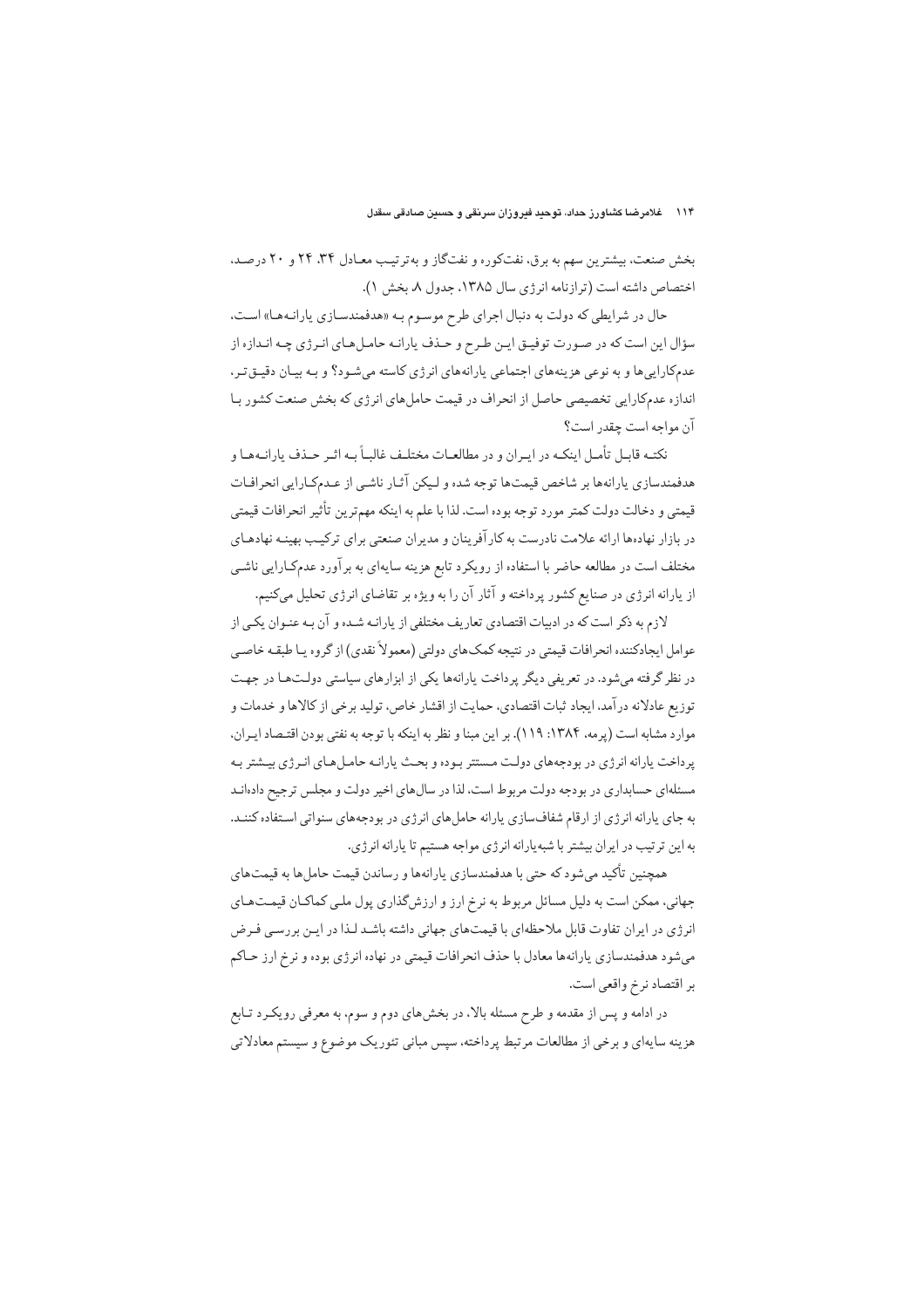كه بر آورد شده است را بيان مىكنيم. آنگاه در قسمتهاى چهارم و پنجم به ارائه جزئيات شـخص هـا و معیارهای محاسبه شده و نتایج بر آورد میپردازیم. در نهایت در بخشهای ششم و هفتم بـه نتيجهگيري و ارائه پيشنهادات خواهيم پرداخت.

## ۱- سیری در نوشتارهای پیشین

در ادبیات اقتصادی کارایی (عدمکارایی) را شـامل کـارایی (عـدمکـارایی) فنـی و تخصیـصی <sub>می</sub>دانند که کارایی تخصیصی یا قیمتی<sup>٬</sup> به برابری قیمتهای نسبی با نـرخ نهـایی جانـشینی مربـوط است و در صورت نابرابري اين دو، عدمكارايي تخصيصي ايجاد مي شـود (Skoorka, 2000: 254). اسکورکا عامل این نابرابری را انحرافاتی می داند که در حرکت از بازار و وضعیت رقـابتی بـه سـمت موقعیتی که قیمت کالاها از هزینه نهایی آنهـا و قیمـت عوامـل از درآمـد نهـایی تولیـدات فاصـله م<sub>، ی</sub>ابد، ایجاد می،شود. ملفی و روگـرز <sup>۲</sup> (۱۹۸۸) نیـز عـدمکـارایی تخصیـصی را ماحـصل شـرایطی می دانند که در آن بنگاهها، نهادهها را در نسبتهای بهینه کـه بـه معنـی حـداقل هزینـه اسـت بـه کـار نمی برند. در اینکه تحت کدام شرایط است که این نابرابری ایجاد میشود عوامل چندی مؤثرند که از جمله آنها وجود فيضاهاي مقرراتبي و نــشأت گرفتــه از دخالـت دولـت، مـسئله عامليـت و كيفيـت مدیریت بنگاه، ملاحظات سیاسی در تخصیص منابع و تورم است. اما آنچه در صدر این عوامل قرار مىگيرد و اساساً از دخالت دولت و ايجاد انواع مقررات منتج مىشود انحرافات و اخـتلالات قيمتـى است که نقش تعیینکننده را در ایجاد عدمکاراییهای تخصیصی بازی میکند. به این دلیل محققین در بررسي اين نوع از عدمكارايي غالباً به اختلالات قيمتي توجه دارند و بقيه عوامـل را در طـول آن فرض میکنند. لاول و سیکلاس ۱۹۸۳) عدم کارایی تخصیصی را ناشـی از تـصمیمات بنگـاه بـر اساس قيمتهاي نسبي غلط تعريف مي كنند.

با توجه به تعریف بالا از عدمکارایی تخصیصی، رویکرد تابع هزینه سایهای کمی از روش های جدید برای محاسبه انحرافات قیمتی و در نتیجه میزان عدمکارایی محـسوب مـیشـود و نـسبت بـه روشهای دیگر، مزیتهای مختلفی هم دارد (Maietta, 2000: 473). در تقسیم بندی مطالعـاتی کـه درباره این روش و یا استفاده از آن انجام گرفته است، مشاهده می شود که از اولین سال هیای معرفی آن يعني اوايل دهه هفتاد تا ١٩٨۴ مطالعـات محـدودي بـا اسـتفاده از ايـن روش صـورت گرفتـه و عمدتاً به گسترش و بسط مفهومی آن انجامیده است. امـا از سـال ۱۹۸۴ و بـا نـو آوری اتکینـسون و

- 1. Price or Allocative Efficiency
- 2. Melfi, C. A. and A. J. Rogers, p.69.
- 3. Lovell and Sickles (1983)
- 4. Shadow Cost Function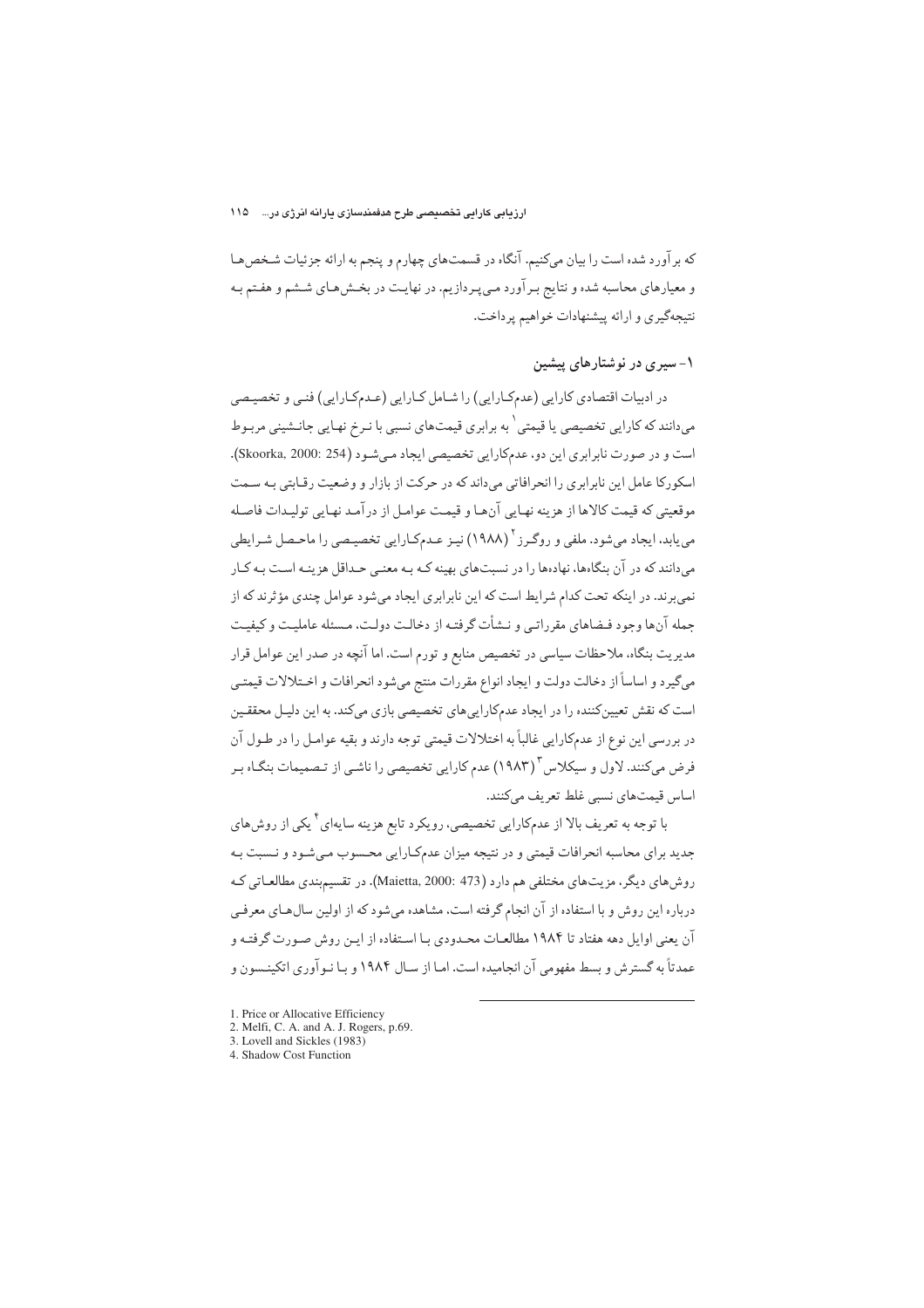هالورسن ( ۱۹۸۴) به یکباره حجم زیادی از مطالعات بر مبنای این روش و برای تحلیل وضعیت بنگاهها در شرايط انحرافات قيمتي صورت گرفته است. اتكينسون و هالورسن، از تابع هزينه سايهاي برای بررسی کارایی در نیروگاههای مولد برق آمریکا استفاده نمودهاند. اگر چه شباهتی بین کـار ایـن دو و کارهای تودا (۱۹۷۷ و ۱۹۷۶) وجود دارد ولی استفاده از تابع ترانسلوگ و کـاربردی نمـودن موضوع، مشخصه اصلي كار اتكينسون و هالورسن محسوب مي شود. تقسيم بندي هاي ديگري نيز در ارتباط با تابع هزينه سايهاي وجود دارد كه يكي از مهم ترين آنهـا بـه نحـوه اعمـال انحـراف قيمتـي نهادهها در صورتهاي پارامتري و تابعي، مربوط است. روش اخير كه انحرافات قيمتي را به صورت تابعی از عوامل دیگر در درون تابع هزینه سایهای لحاظ میکند از سوی کومبهاکـار <sup>۲</sup> (۱۹۹۷) کـه از پیشگامان مطالعه کارایی است، معرفبی شده است. وی در مدل سازی عـدمکـارایی تخصیـصی و ارتباط آن بـا هزینـه از مجموعـه قیمـتحـای نهـاده ( ن<sup>تخ</sup> به به بینـه تر $w_1, w_2$  =( $w_1, w_2$  = \*) او تب قیمت های موجود (  $w_1, w_2, w_3, ..., w_1$  استفاده می کند و در حداقل سازی تابع هزینـه در شرایط وجود عدم کارایی تخصیصی به جای مجموعه قیمت نهاده w از قیمت نهاده  $w$ استفاده  $\omega$ مه کند. عبار ت <sup>وق</sup>ح تابعی است که عوامل انحراف را در خود جای می دهد. در ساده ترین حالت مبے تبوان در مقابیل قیمت موجبود  $w_i$  قیمت سیایهای را بیا  $k, w_i$  نیشان داد. کیه در آن  $w_0$  بارامتی عامل انحراف است. در محموعه قیمت $\omega$ ای فوق  $w_0$  قیمت نهادهای است کـه یقیـه قیمتها نسبت به آن نرمال می شود.

در مطالعـه اتکینـسون و هالورسـن (۱۹۸۴) کـه مطالعـه شاخـصي در ادبيـات موضـوع محسوب می شود فرض می شود بنگاهها تصمیمات تولیدی را بر مبنای قیمت های سایهای که غیرقابل مشاهده بوده و با لحاظ قیمتهای مؤثر نهادهها آثیار تنظیمیات را منعکس مے کنید، اتخاذ میکنند. این محققان در بررسی خود با آزمون محدودیتهـای پـارامتری کـه بـر اسـاس حداقل سازي هزينه نسبت به قيمت هاي بازار تعريف مي شود در مي يابند، با وجـود انحرافـات قیمتی رفتار حداقل سازی هزینه نسبت به قیمتهای بازار قابل پذیرش نبوده و از ایـن جهت نتیجه میگیرند، به کار بردن تابع هزینه نئوکلاسیکی در این شرایط مناسب نخواهد بود. طبـق نتايج حاصل از مطالعه اتكينسون و هالورسن، انحراف در قيمتها سبب مي شود كـه، تقاضـاي سرمایه و نیروی کار در نیروگاههای مورد بررسی بـه میـزان ۱۸/۸ و ۳/۵ درصـد افـزایش و تقاضا برای انرژی ۰/۴ درصد کاهش داشته باشد.

1. Atkinson, S.E., Halvorsen, R. 2. Kumbhakar, C.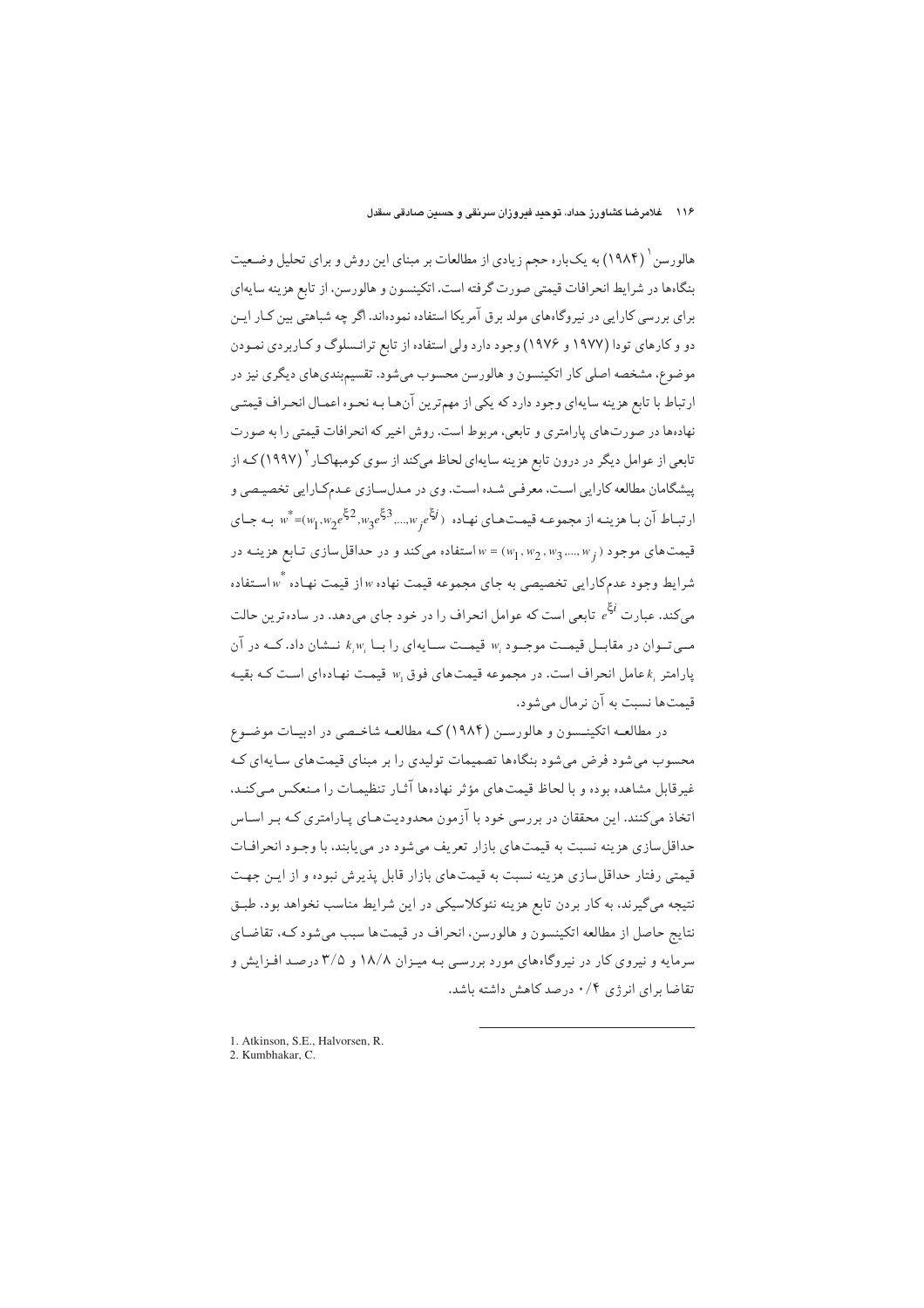ایکین و نایزنر <sup>۱</sup> (۱۹۸۸) رویکرد تابع هزینه سایهای را در مورد بیمارستانها بـه کـار گرفتـه و تقاضاي نهادهها و عدمكارايي تخصيصي ناشي از انحرافات قيمتي را در اين رابطه مورد مطالعه قـرار دادهاند. بورکی و خان ۲۰۰۴) عامل انحراف نسبی برای نهادههای سـرمایه(  $(k_{\perp})$ )، انـر ژی (  $(k_{\perp})$  و مواد اولیه ( « ) را در صنایع پاکستان به ترتیب ۰/۳۴۸ .۰/۱۱ و ۰/۰۴۱ محاسبه نمودهاند ک هبه منزله استفاده بیش از اندازه از سرمایه، انرژی و مواد اولیه نسبت به نیروی کار است. در این مطالعـه هزینههای عدم کارایی تخصیصی معادل یک درصد کل هزینههای تولید صنعتی در سال پیر آورد گردیده و بر اساس محاسبات محققین، در طول دوره بررسـی، بـه واسـطه انحـراف در قیمـت نـسبی نهادهها، تقاضا برای نیروی کار به طور متوسط ۱۹ درصد کاهش و تقاضـا بـرای انـرژی ۱۲ درصـد افزايش داشته است.

نظیر مطالعه فوق برای صنایع یونان از سوی کریـستوپولوس و تـسیوناس ۲۰۰۲) صـورت گرفته است. در این مطالعه محققین با استفاده از تابع هزینه سایهای به تحلیل انحراف قیمت نهادهها در صنایع پونان و به ویژه هزینههای انحراف قیمت که در قالب عدم کارایی تخصیصی بروز میکند، پرداختهاند. این دو برای سه نهاده کار، انرژی و سرمایه سیستم معادلات مـورد نظـر را بـا اسـتفاده از دادههای سالهای (۱۹۹۰–۱۹۷۰) و از طریق روش حداکثر راستنمایی تخمین زدهانـد. در ایـن مطالعه ۴<sub>۴</sub> برابر یک در نظر گرفته شده و عامل انحراف در قیمت نهادههای کار و سـرمایه نـسبت بـه نهاده انرژی به ترتیب معادل ۱/۶۵ و ۱/۳۷ محاسبه شده است.

صادقی و فیروزان سرنقی (۱۳۸۹) این روش را برای تحلیل انحرافـات قیمتـی نهـادههـا و بررسی آثار آن در بخش صنعت بـه کـار بـردهانـد. در ايـن مطالعـه محققـان، رونـد عـدمکـارايي تخصیصی را در کارگاههای صنعتی بیشتر از ده نفر کـارکن بـرای دوره (۱۳۸۵-۱۳۵۰) بـرآورد نمودهاند. در این مطالعه تابع هزینه واقعی به صورت ترانسلوگ و با چهار نهاده کار، سرمایه، مواد اولیه و انرژی در نظر گرفته شده و طبق نتایج حاصل از آن، کارایی قیمتهای نسبی نهـادههـا در ایران قویاً رد شده است. همچنین پارامترهای انحراف برای سرمایه، انرژی و مواد اولیه نسبت بـه نیروی کار معادل ۰/۰۵ ۲/۵۵ و ۰/۰۷ برآورد شده است. این مقادیر در مقایسه با مقدار یک برای قیمت نیروی کار بر این دلالت میکنند که سرمایه و مواد اولیه نسبت به نیروی کار بیش از مقدار کارا به کار گرفته شده است.

اگر چه در ایران بر اساس جستجوهای به عمل آمده غیر از مطالعات فوق مطالعهای با استفاده از رويكرد تابع هزينه سايهاي انجام نگرفته است، با اين وجود و نظر به مقايسه نتايج حاصـل از ايـن

<sup>1.</sup> Eakin and Kniesner<br>2. Burki, A., Khan, M.<br>3. Christopoulos, d. and Tsionas, E.,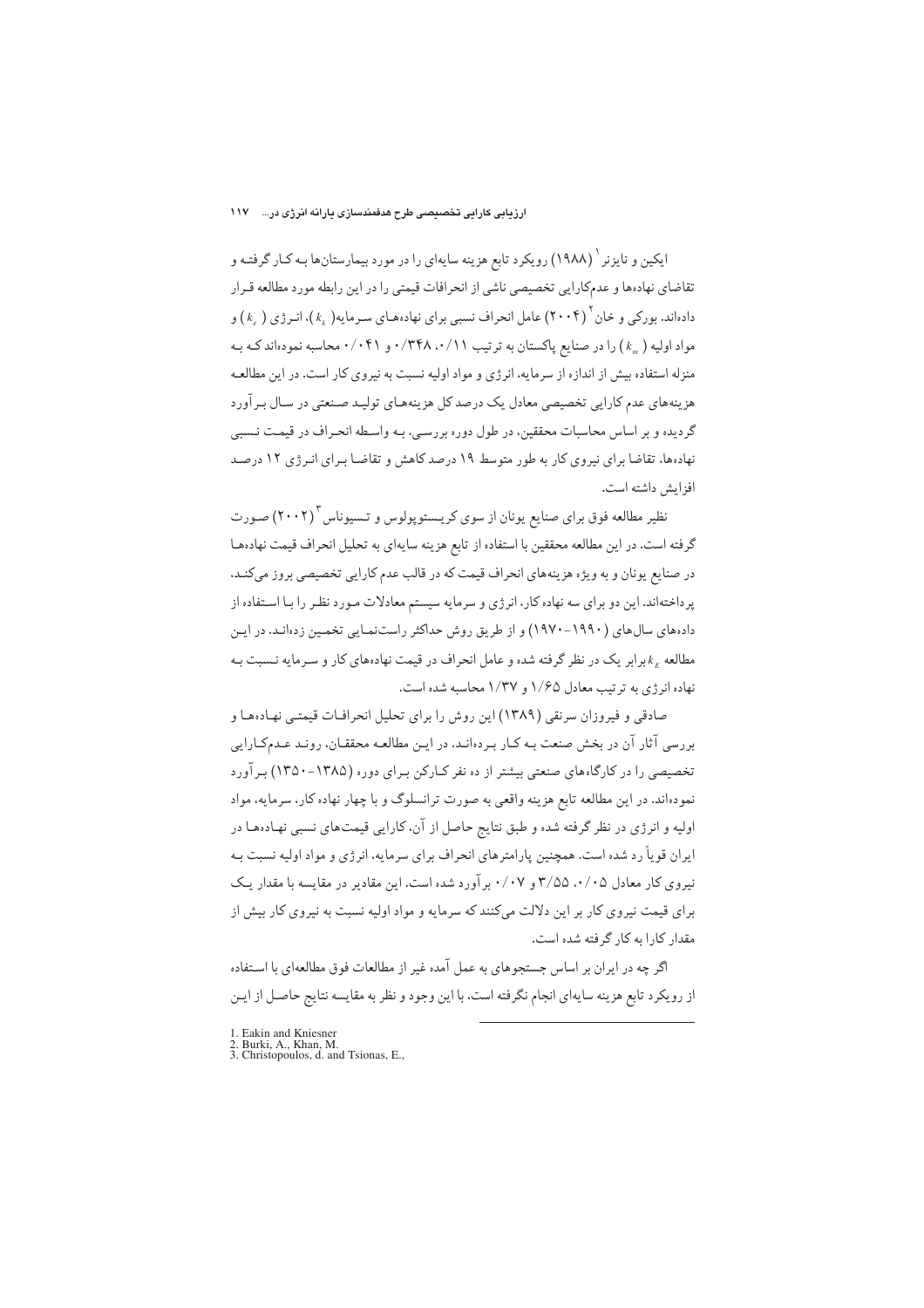مطالعه با مطالعاتی که به برآورد کشش عوامل تولید در صنایع کارخانهای با استفاده از تـابع هزینـه پرداختـهانـد، مـی تـوان بـه مطالعـات حیـدری (۱۳۸۵)، عبـادی و موسـوی (۲۰۰۶) و عمـادزاده، آذربایجانی و زمانیان ( ۱۳۸۰) اشاره نمود.

با عنایت به آنچه بیان شد و تأکید دولت بر اجرای طرح هدفمندسازی یارانهها که متضمن حذف پارانههای انرژی و برقراری قیمتهای انرژی به میزان ۹۵ درصد قیمت فـوب خلـیج فارس است در این مطالعه به بررسی اثر حذف پارانههای انرژی بر کـارایی تخصیـصی بخـش صنعت با استفاده از دادههای مقطعی سال ۱۳۸۵ و با لحاظ سـه نهـاده کـار، انـرژی و سـرمايه می پردازیم. بنابراین استفاده از دادههای مقطعی و انجام مطالعـه در سـطح بنگـاههـا و بررسـی پیامدهای حذف انحراف در قیمت انرژی از ویژگی های برجسته این تحقیق است کـه آن را از سایر مطالعات متمایز می سازد.

توجه به این نکتـه مهـم اسـت کـه بـه صـورت نظـري در تعيـين و انـدازهگيـري هزينـههـاي عدمكارايي تخصيصي غالب محققان بر انحرافات قيمتي` تأكيد ميكنند و نقش ساير عوامل مانند تـورم و هزینـههـای عاملیـت ٔ و ماننـد آن را جـزو عوامـل اخـلال در نظـر مـیگیرنـد. فـاربر ٔ (۱۹۸۹) بیان میکند که عدمکاراییهای تخصیصی از چند منبع سرچشمه میگیرند که عبارتند از: الف- وضع انواع مقررات از ناحیه دولت؛ ب- پیش بینی های نادرست از قیمتها یا وقفههایی که به دلیل مقررات ایجاد میشود؛ و ج- وقتی که حداقلسازی هزینه تنها یکی از مـوارد مـورد نظـر بنگاه و به عبارتی یکی از متغیرهای ملحوظ در تابع مطلوبیت بنگاه است. بنابراین عواملی ماننـد تورم جزو آن دسته از عوامل هستند که مـي تواننـد منـشأ عـدمکـارايي تخصيـصي باشـند ولـي در مدلسازي جزو عوامل اخلال طبقهبندي مى شوند يـا مـى تـوان آن هـا را در قالـب تـابع انحـراف (به جای پارامتر انحراف) جای داد. برای نمونه در مقالهای تسیوناس و کریستوپولس ۲۰۰۴) با تأکید بر متغیر تورم در ایجاد انحرافات قیمتی به مدلسازی و مطالعه موضوع پرداختهاند که در آن همان طور كه بيان شد به جاي پارامتر انحراف، توابع انحراف برآورد شده است. خلاصه اينكه در مقاله حاضر، به دنبال ریشه یابی انحرافات قیمتی نیستیم بلکه عدمکارایی تخصیصی را با تأکید بر انحرافات قیمتی ارزیابی میکنیم. در این صورت متغیرهایی همچون تورم، ملاحظات سیاسی در تخصیص منابع و غیره در شکلگیری انحرافات و اختلالات قیمتبی مؤثر بـوده و لـیکن جـزو عوامل اخلال مدل در نظر گرفته شده است.

1 Price Distortions

1. Fuce Dissourcement<br>
2. Agency Problems<br>
3. Farber, C. S., (1989)<br>
4. Tsionas, and Christopoulos, (2004)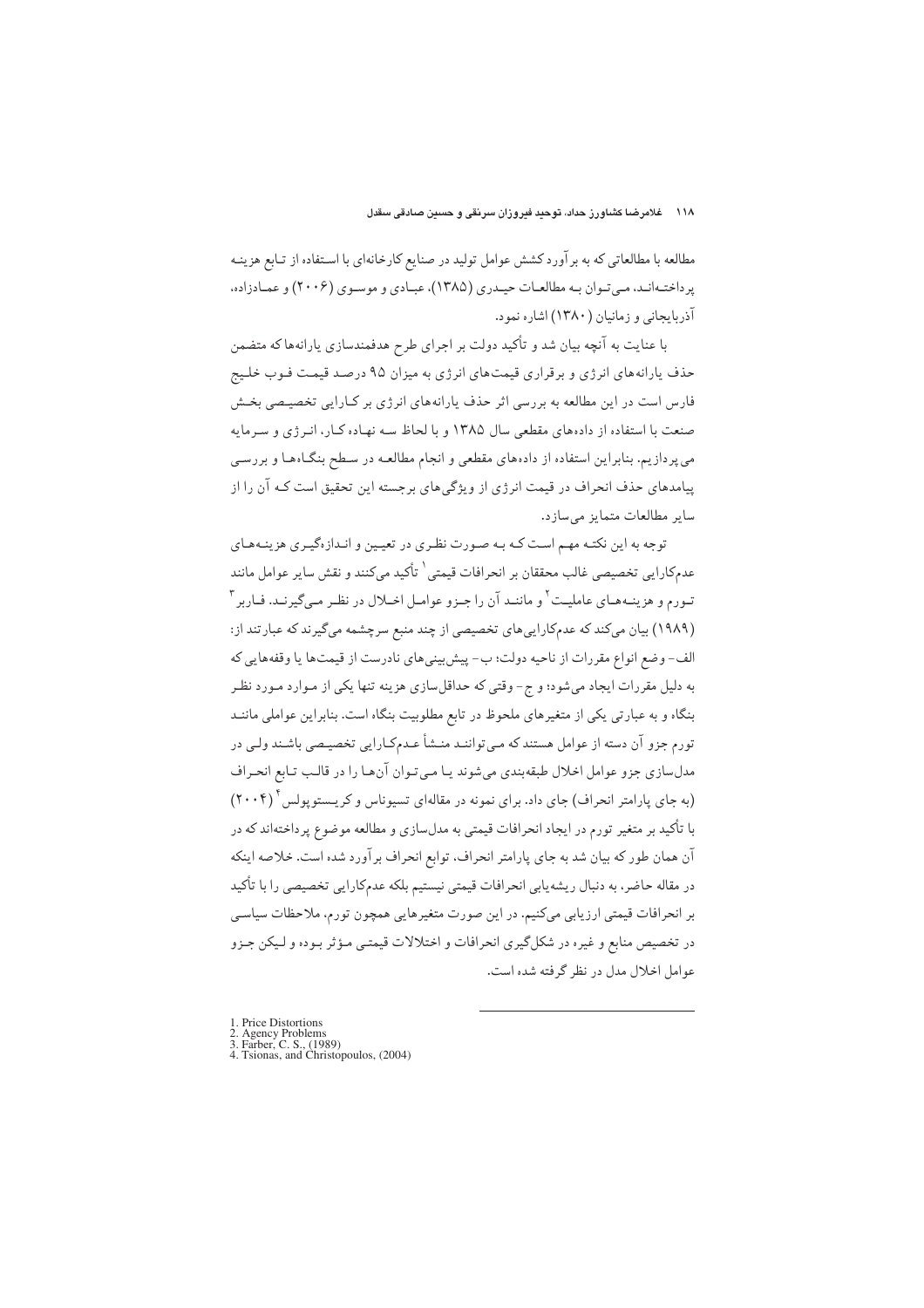ارزیابی کارایی تخصیصی طرح هدفمندسازی یارانه انرژی در... ۱۱۹

#### ٢- چارچوب تحليل

که

## ۲-۱- مشخص نمایی مدل

در مدلسازی تابع هزینه سایهای فرض بر این است کـه قیمـتهـای نـسبی بـه درسـتی بـرای تولیدکنندگان مشهود نیست و قیمتهای موجود با قیمتهای حقیقبی متفاوت است. ایـن شـرایط سبب میشود که تولیدکنندگان ترکیب درستی از نهادهها را به کار نبندند و از این رو معمولاً منجر به بروز عدم كارايي تخصيصي ميشود. مشخصنمايي تابع هزينه سايهاي مطابق با مقالات اتكينسون و هالو, سن ( ۱۹۸۴)، ایکین و نـایزنر <sup>۲</sup> (۱۹۸۸)، کومبهاکـار ۱۹۹۷)، کریـستوپولس و تـسیوناس (۲۰۰۲) و بورکی و خان (۲۰۰۴) به شرح زیر قابل بیان است.

در حالت کلی اگر تابع تولید به فرم زیر باشد.

$$
q = f(X_i) \qquad i = L, K, E
$$
که ہردار نهادهای سرمایه (K).  
که X بردار نهادهای سرمایه (K). نیروی کار (L) و انرژی (E) است.  
به طوری که وقتی شرایط کاملاً رقابتی است شرط هزینه حداقل عبارت است از.

$$
f_i / f_j = w_i / w
$$

که در آن ,w قیمت مربوط به jlمین نهاده است. اما اگر انحرافات قیمتی وجود داشته باشـد در  $(k_i/k_i)$ این صورت رابطه فوق برقرار نیست و  $\big(f_i/f_j\neq w_i/w_j\big)$ ). اما میتوان ضریب پیدا کرد که با استفاده از آن برابری زیر برقراری است.

$$
f_i / f_j = k_i w_i / k_j w_j = w_i^s / w_j^s = \Theta(w_i / w_j)
$$

که  $v_i^S$  قیمت سایهای نهاده  $i$  و $i$  ,  $w_i^S = k_i$ است. عبارت تناسبی  $k$ واگرایـی از قیمـتهـای موجـود یعنی « را نشان می دهد. در رابطه فوق  $\theta$  میزان انحراف نسبی و واگرایی از رفتار حداقل سازی بنگاههـا را اندازه میگیرد. در شرایط مطلق که انحراف وجود ندارد  $k=1$ است و به دنبـال آن در قیمـتهـای نـسبی  $k_i$  کارا رابطه 1 $k_i = k_i$  برقرار است. به این ترتیب نسبت  $k_i$  به  $k_i$ یا ( $k_i / k$ ) نسبت مهمـی اسـت که با محاسبه آن می توان نسبت به حداقل سازی هزینه و رفتار کارا در بنگاهها و صنعت قضاوت نمود.

با دقت در فرمول فوق میتوان دریافت که وقتی  $k_i$  /  $k_i/k_j$ اسـت بـدین معنـی اسـت کـه یعنی نرخ نهایی جانشینی فنی از نسبت قیمت عوامل بیشتر است. به بیـان  $f_i / f_j > w_i / w_j$ دیگر رسیدن به شرایط بهینه مستلزم استفاده بیشتر از نهاده  $i$  و یا کاستن از نهاده  $j$  است. به تعبیری دیگر در چنین شرایطی از نهاده j بیش از اندازه مطلوب استفاده میشود.

1. Atkinson, and Halvorsen, (1984).<br>2. Eakin and Kniesner, (1988).<br>3. Kumbhakar, (1997).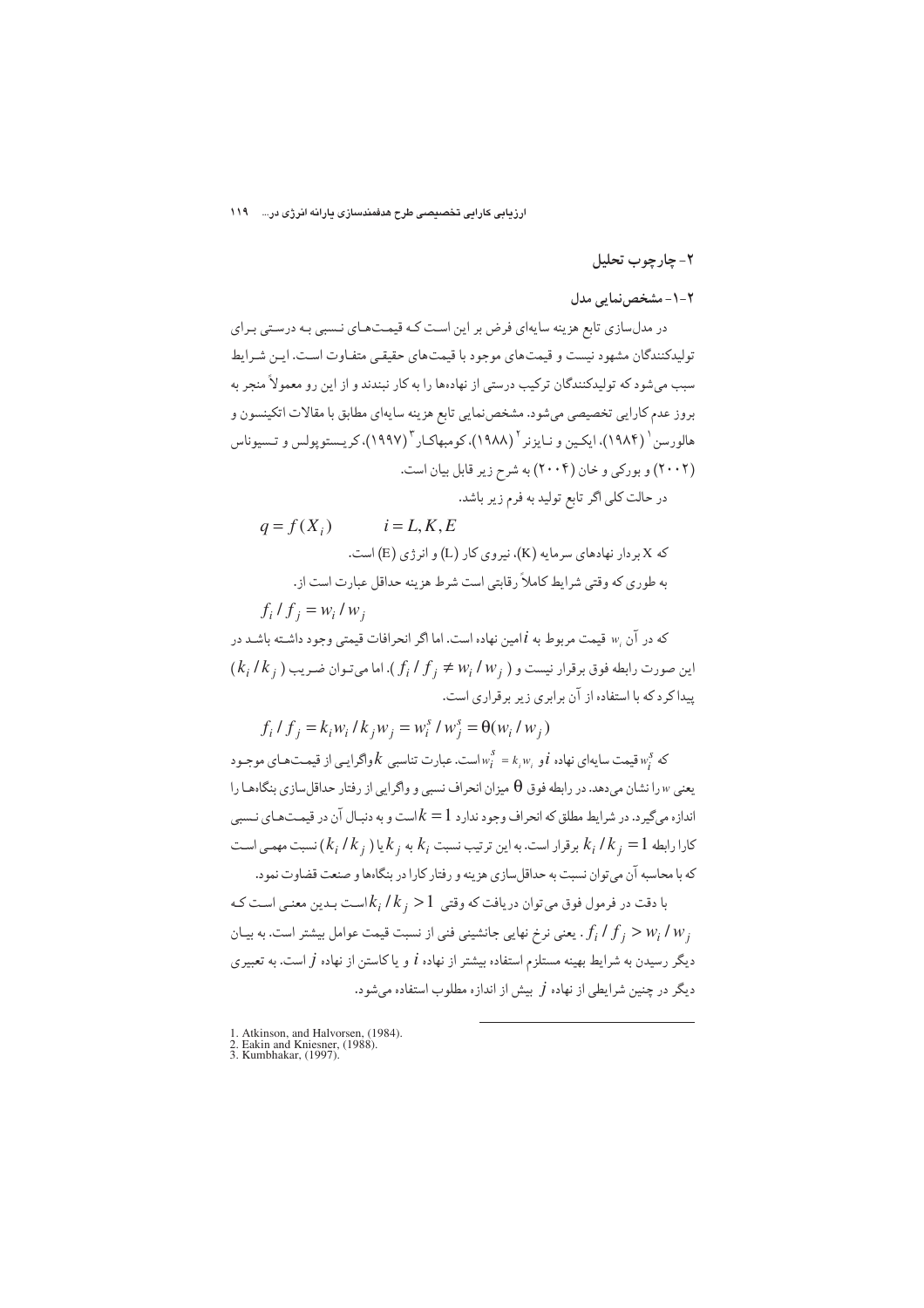اینکه بنگاه تابع هزینه سایهای را مینیمم میکند مطابق لم شفارد تـابع تقاضـای نهـاده بـه ایـن شـکل استخراج مي شود.

$$
X_i = \partial C^S / \partial k_i w_i \tag{1}
$$

سهم هزينه سايهاي نهادهها نيـز عبـارت اسـت از:  $K,Y,Y,K^s \equiv k,w,x,C^s$ ؛ همچنـين هزينـه واقعـي (قابل مشاهده) عبارت از  $C^a = W$  است که  $W$  و X هر دو بردار هستند. بر اساس هزینـه واقعـی، سهم هزینه قابل مشاهده مربوط به نهاده  $i$  عبارت است از:  $\kappa_i^{\;a}$   $\epsilon^{\;a}$  حال با قرار دادن تابع تقاضای نهاده از رابطه (۲) در رابطه  $\sum w_i x_i = \sum w_i$  تابع هزینه واقعی را به صورت تـابعی از هزینه سایهای به دست میآوریم.

$$
C^a = \sum_i w_i x_i = \sum_i w_i (\partial C^s / \partial k_i w_i)
$$
 (†)

و از آنجاکه قبلاً  $M_i^{\,s}$ را تعریف نمـودهایـم رابطـه  ${N_i^{\,s}C^s(k_iw_i)}^{-1}$  را در عبـارت فـوق قرار داده و تابع هزینه مشاهده شده را به عنوان تابعی از هزینه سایهای، قیمت سـایهای و سـهم نهـاده سایهای به دست میآوریم. در واقع داریم:

$$
C^{a} = C^{S} \sum_{i} k_{i}^{-1} M_{i}^{S}
$$
 (†)

و اگر رابطه (۴) و  $\frac{1}{\lambda_{i}}\in M_{i}^{S}$   $\subset N_{i}^{B}$  که قبلاً تعریف کردهایم قرار دهیم سـهم هزینه قابل مشاهده نهادهها به شکل زیر به دست خواهد آمد:

$$
M_i^a = (M_i^s w_i / w_i^s) / \sum_j (M_j^s w_j / w_j^s) = k_i^{-1} M_i^s / \sum_i k_i^{-1} M_i^s \tag{2}
$$

حال اگر با توجه به مزیتهایی که تابع ترانسلوگ<sup>\</sup> دارد <sup>0.</sup>8 را به فرم ترانسلوگ تصریح کنیم. خواهيم داشت:

۱. از جمله مزیتهای تابع ترانسلوگ انعطاف پذیری، دو بار مشتق پذیری، لحاظ تکنولوژی تولیـد بـدون محـدودیت و متغیر بودن کشش های مقیاس و قیمتی آن همراه با محصول و سهم هزینهها است.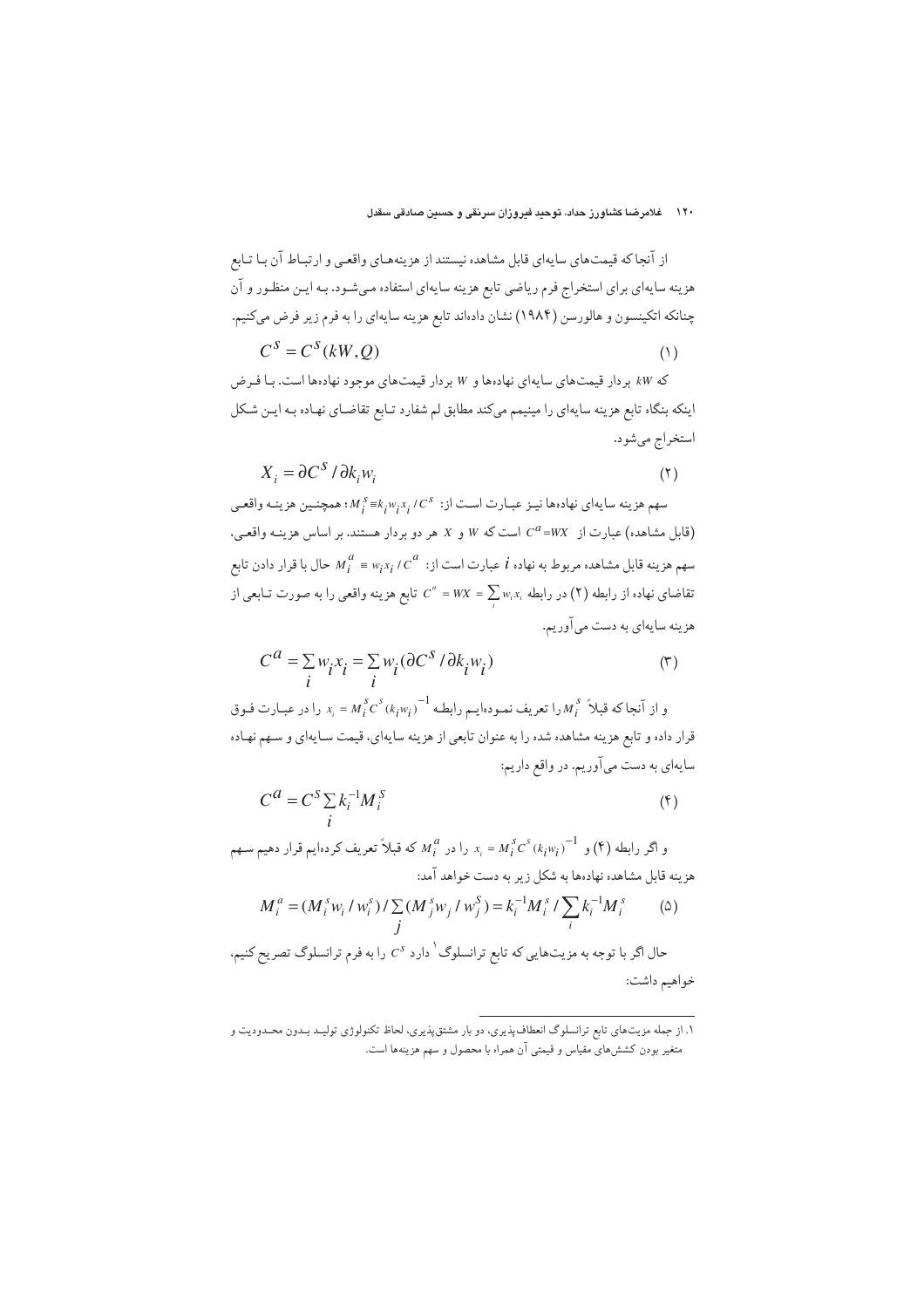ارزیابی کارایی تخصیصی طرح هدفمندسازی یارانه انرژی در... ۱۲۱

$$
\ln C^s = \alpha_0 + \alpha_0 \ln(Q) + \frac{1}{2} \gamma_{QQ} (\ln Q)^2 + \sum_i \gamma_{iQ} \ln Q \ln(k_i w_i) + \sum_i \alpha_i \ln(k_i w_i)
$$

$$
+ \frac{1}{2} \sum_i \sum_j \gamma_{ij} \ln(k_i w_i) \ln(k_j w_j) \qquad i, j = l, k, e
$$
  

$$
\epsilon_0 \Delta t = \sum_i \sum_j \gamma_{ij} \ln(k_i w_i) \ln(k_j w_j)
$$

$$
\ln C^{a} = \alpha_{0} + \alpha_{Q} \ln(Q) + \frac{1}{2} \gamma_{QQ} (\ln Q)^{2} + \sum_{i} \gamma_{iQ} \ln Q \ln(k_{i}w_{i}) + \sum_{i} \alpha_{i} \ln(k_{i}w_{i})
$$
  
+ 
$$
\frac{1}{2} \sum_{i} \sum_{j} \gamma_{ij} \ln(k_{i}w_{i}) \ln(k_{j}w_{j}) + \ln\{\sum_{i} k_{i}^{-1}(\alpha_{i}) + \sum_{j} \gamma_{ij} \ln(k_{j}w_{j}) + \gamma_{iQ} \ln Q)\}
$$
 *i, j = l, k, e* (5)

و معادله سهم هزينه واقعي بـراي نهـاده liم كـه بـا تقـسيم مخـارج نهـاده بـر هزينـه واقعـي بـه دست می آید.

$$
M_i^a = \left[\alpha_i + \sum_j \gamma_{ij} \ln(k_j w_j) + \gamma_{iq} \ln q \right] k_i^{-1} / \sum_i \left[\alpha_i + \sum_j \gamma_{ij} \ln(k_j w_j) + \gamma_{iq} \ln q \right] k_i^{-1}
$$
 (2')

ویژگی همگنی نسبت به قیمت نهادهها و تقارن محدودیتهایی را ایجاب میکنـد کـه بایـد بـر مدل تحميل شود.

$$
\sum_{i} \alpha_{i} = 1, \quad \sum_{i} \gamma_{ij} = \sum_{j} \gamma_{ji} = 0
$$
\n
$$
\sum_{i} \gamma_{iQ} = 0
$$
\n
$$
\gamma_{ij} = \gamma_{ji}
$$
\n
$$
i, j = K, L, E
$$
\n
$$
\gamma_{ij} = \gamma_{ji}
$$

پس از اعمال محدودیتهای فوق سیستم معادلات(۴) و (۵′) با روشهای سیستمی بـرآورد معادلات قابل تخمین است. به این صورت که جهت تخمـین معـادلات لازم اسـت پـس از افـزودن جملات اخلال یکی از معادلات سهم کنار گذاشته شود و عوامل انحـراف نـسبت بـه یکـی از آن.هـا نرمال گردد. با توجه به ماهیت جملات اخلال در این سیستمها، معمولاً از روش رگرسیون به ظـاهر غیرمرتبط تکراری <sup>۱</sup>، برای برآورد ضرایب آن استفاده میشود. این روش که توسط زلنر <sup>۲</sup> معرفی شده و به نام وی نیز معروف است تخمینزنندههایی کارایی را به دست میدهد که بـه تخمـینزننـدههـای روش حداکثر راستنمایی میل میکنند.<sup>۳</sup>

1. Iterative Seemingly Unrelated Regression (ISUR) 2. Iterative Zellner-efficient method (IZEF)

۳. برای اطلاعات بیشتر در این خصوص به اوبرهوفر و کمنتا (۱۹۷۴) مراجعه شود.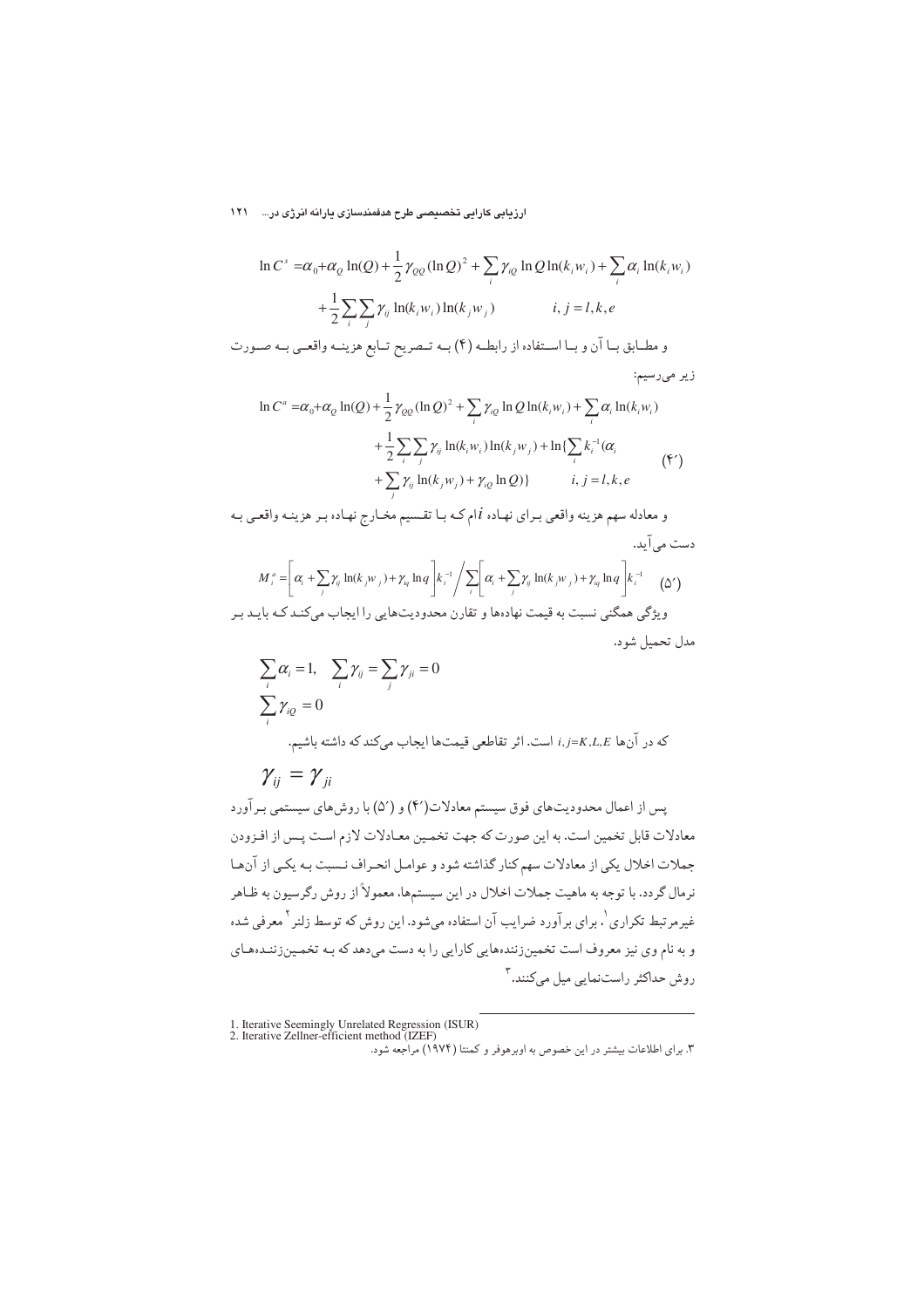۱۲۲ – غلامرضا کشاورز حداد، توحید فیروزان سرنقی و حسین صادقی سقدل

محاسبه عدم کارایی تخصیصی

همـان طـور كــه ملاحظــه شــد وقتــي انحــراف در قيمــت نهــادهمـا وجــود داشــته باشــد و کـارایی قیمـتهـای نــسبی مخـدوش شـود عـدم کـارایی تخصیـصی بـه وجـود خواهـد آمـد کـه انــدازه آن از طريــق مقايـــسه هزينــه واقعــي بنگــاه ( C<sup>a</sup>) بــا هزينــههــاي كــارا ( C<sup>min</sup>) كــه از طریــق تــابِع هزینــه ســایهای بــه دســت مــی آیــد، قابــل محاســبه اســت. هزینــه کــارا حــالتی اســت که  $k_i$ هـا بـا هـم برابـر و یـک باشـند. یعنـي:  $k_i^w_i$ =w, و در ایـن صـورت هزینـه واقعـي بـا هزینـه سایهای و همچنین سـهم هزینـه واقعـي نهـاده بـا سـهم هزینـه سـایهای نهـاده برابـر خواهـد شـد. امـا کر  $k_iw_i\neq w_i$  باشـد بــه طــور سيــستماتيک عــدم کــارايي تخصيــصي بــه وجــود خواهــد آمــد  $c^{a} > c^{\min}$ و  $c^{a} > c^{\min}$  مــیشــود.  $c^{\min}$ بــه شــرح زیــر و بــا جایگــذاری  $k_{i}^{w_{i} = w_{i}}$  در تــابع هزینــه بر آوردشده به دست می آید.

$$
\hat{C}^{\min} = \hat{C}^a(q, w : k_i w_i = w_i)
$$

به این ترتیب ایکین و نایزنر (۱۹۸۸) بر مبنای آنچه بیان شد عـدم کـارایی تخصیـصی را بـه صورت زير تعريف نمودهاند:

$$
AI = (\hat{C}^a - \hat{C}^{\min})/\hat{C}^{\min}
$$

## تقاضاي نهادهها و كششها

وقتی عدم کـارایی تخصیـصی وجـود داشـته باشـد، تقاضـای نهـادههـا متـأثر از انحـراف در قیمتهای نسبی دستخوش تغییر و دگرگونی میشود و بـه عبـارتی بـا تقاضـاهای كـاذب مواجـه هستیم. تقاضا برای نهادههای تولید در حالت وجود یا عدم وجود ناکارایی تخصیصی با استفاده از عبارت سهم هزينه واقعي نهاده يعني  $s_i^a$  قابل استخراج است. به اين صورت كه تقاضـاي واقعـي نهاده ( X ) با استفاده از عبارت S و با فـرض میـزان ثابـت تولیـد، برابـر اسـت بـا:  $= S^a C^a(w_i)^{-1}$ X, I و I میزان تقاضا، تقاضایی است که در شرایط وجود انحراف در قیمتهای S نسبی برقرار است و برای اینکه تقاضای کـارای نهـادهـا را بـه دسـت آوریـم بـا قیـد k<sub>i</sub>=1 تـابع هزینه <sup>4</sup>ی و <sup>8</sup>یر را ارزیابی کرده و دوباره با استفاده از رابطه بیان شده تقاضای کارای نهاده  $i$  را به دست میآوریم (Burki & Khan, 2004: 382).

### کشش جانشینی و بررسی تقعر تابع هزینه

یکی از ویژگیهای تابع هزینه مقعر بودن آن نسبت به قیمت نهادههاست. این ویژگـی را از طریق ماتریس هشین میتوان بررسی نمود. این ویژگـی برقـرار اسـت اگـر و تنهـا اگـر مـاتریس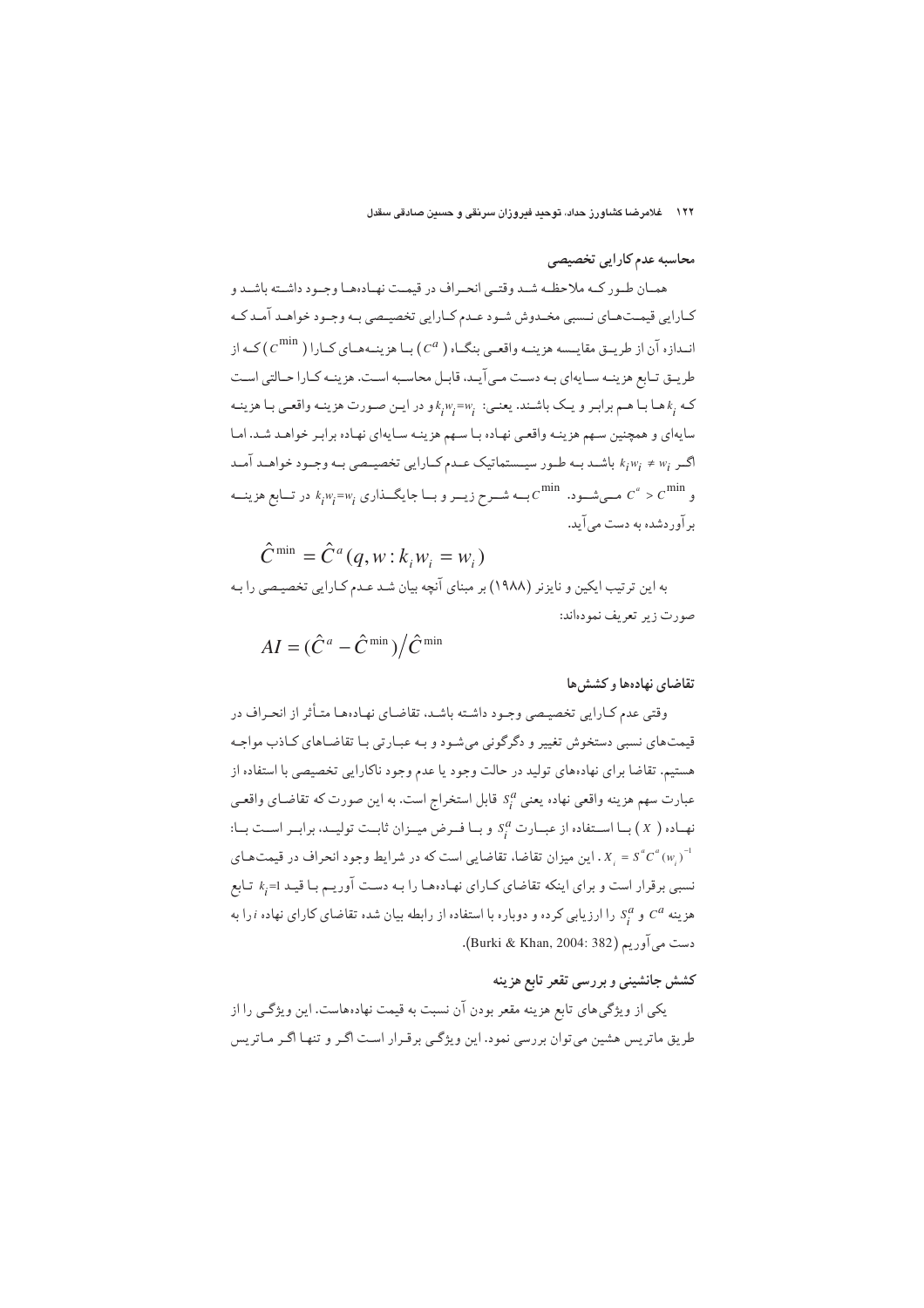#### ارزیابی کارایی تخصیصی طرح هدفمندسازی پارانه انرژی در... 1۲۳

كـشش(حاي جانـشيني نيمـه معـين منفـي باشـد (Hayashi, 2000: 299). آن چنانكـه هاياشـي ` بیان نمـوده اسـت بـراي تـابع هزينـه ترانـسلوگ مـاتريس كـشش،هـاي جانـشيني الـن <sup>٢</sup> بـه صـورت زير تعريف مي شود:

$$
\sigma_{ij} = \frac{C \cdot \frac{\partial^2 C}{\partial P_i \partial P_j}}{\frac{\partial C}{\partial P_i} \cdot \frac{\partial C}{\partial P_i}} = \begin{cases} \frac{\gamma_{ij} + s_i s_j}{s_i s_j} & \text{for} \quad i \neq j \\ \frac{\gamma_{ii} + s_i^2 - s_i}{s_i^2} & \text{for} \quad i = j \end{cases}
$$

کشش های قیمتی و متقاطع تقاضای نهادهها هم که حساسیت تقاضا برای یک نهاده را نـسبت به تغییرات در قیمت آن نهاده یا سایر نهادهها، اندازه میگیرد با توجه بـه تـابع هزینـه ترانـسلوگ بـه صورت زير قابل محاسبه است.

كشش قيمتى تقاضاي نهاده i:

$$
E_{it} = \frac{S_i^s (S_i^s - 1) + \gamma_{it}}{S_i^s} = S_i^s - 1 + \frac{\gamma_{it}}{S_i^s}
$$

كششءاي متقاطع قيمتي نهادهها:

$$
E_{ij} = \frac{S_i^s S_i^s + \gamma_{ii}}{S_i^s} = S_j^s + \frac{\gamma_{ij}}{S_i^s} \qquad i, j = K, L, E, \quad i \neq j
$$

همچنین معیار جایگزینی برای کشش جانـشینی الـن بـا عنـوان کـشش جانـشینی موریـشیما ٌ ارائه شده است كه عبارت است از:

$$
\eta_{ij}=E_{ji}-E_{ii}
$$

صرفههای به مقیاس ٔ

بازدهی به مقیاس رابطه هزینه با تولید را بیان میکند و از ایـن جهـت معیـار مناسـبی اسـت. این معیار در طول مسیر توسعه انـدازهگیـری مـیشـود (Atkinson & Halvorsen, 1984: 653). متناسب با بحثهاى انجام شده در اينجا دو مفهوم از بازدهى به مقياس وجود دارد.

الف-ارتباط هزینههای واقعی با تولید که به تعریف معمول از بازدهی به مقیاس شباهت دارد و برای ارزیابی مقیاس بهینه بنگاهها از دیدگاه اجتماعی و مالیه عمومی کاربرد دارد. ب-مفهوم دوم که به ارتباط هزینههای بنگاه و هزینه سایهای برمیگردد و جهت ارزیابی مقیاس بهینه بنگاه از نقطه

<sup>1.</sup> Hayashi

<sup>1.</sup> rays<br>
2. Allen Partial Elasticity of Substitution.<br>
3. Morishima Elasticity of Substitution.<br>
4. Scale Economics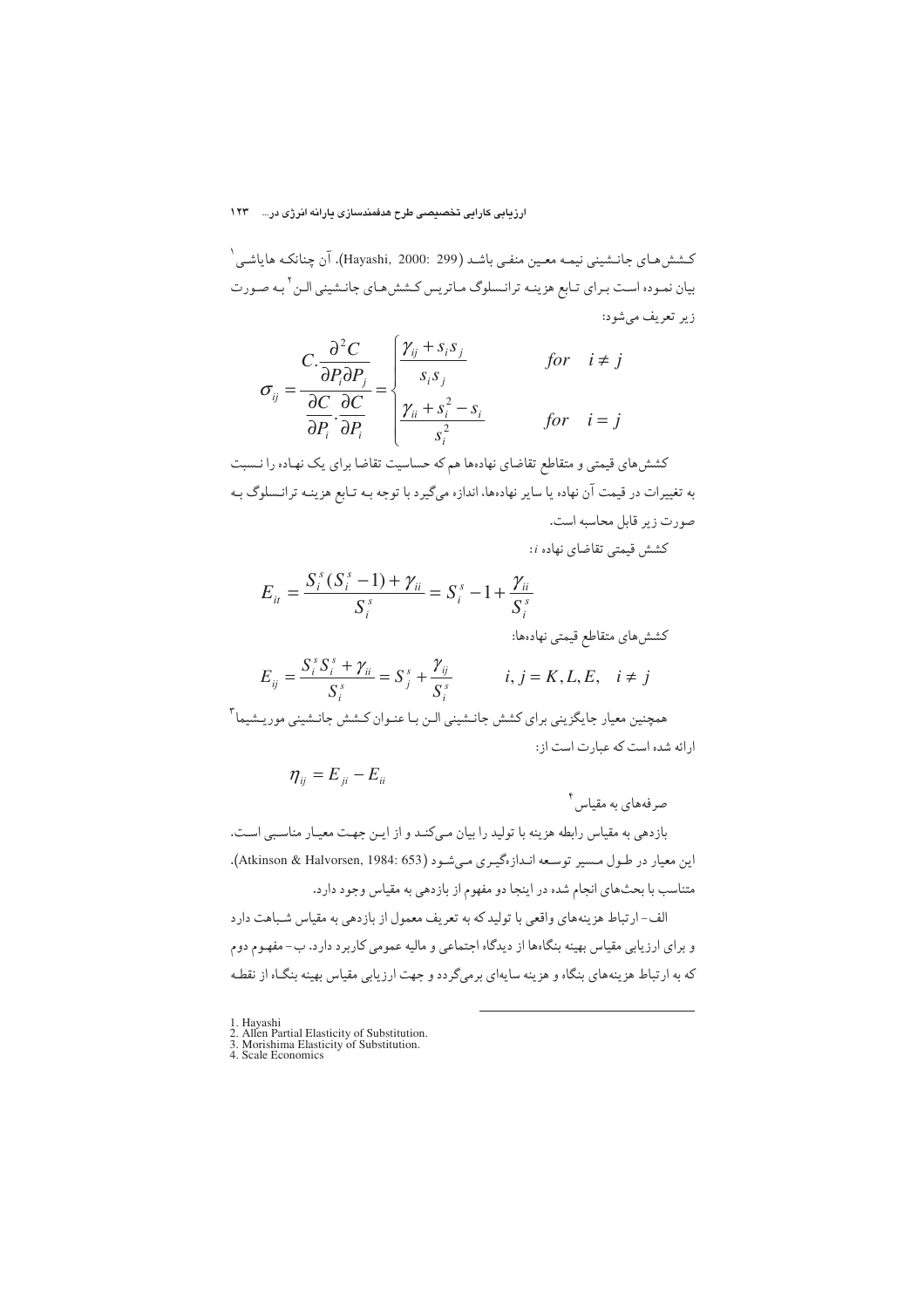نظر خود بنگاه کاربرد دارد، چراکه این هزینههای کل سایهای است که به جای هزینـه کـل واقعـی از سوي بنگاه حداقل ميگردد (Atkinson & Halvorsen, 1984: 653). كشش هزينه كل واقعي نسبت به توليد عبارت است از:  $+\sum k_i^{-1}\gamma_{iQ}\big/\sum k_i^{-1}S_i^s\qquad i=$  $\partial LnC^a/\partial LnQ = \alpha_Q + \gamma_{QQ}LnQ + \sum_{i} \gamma_{iQ}Ln(k_i w_i)$ *i*  $\sum_{i} k_i^{-1} \gamma_{iQ} / \sum_{i} k_i^{-1} S_i^{s}$  *i* = 1,..., *n i*  $i=1,...,n$ عبارت آخر که ممکن است مثبت یا منفی باشد وجه افتراق کشش هزینه کل سایهای با کـشش هزينه كل واقعي نسبت به توليد است و به اين ترتيب صرفههاي به مقياس باكسر كشش هزينـه كـل از یک و به صورت زیر تعریف می شود.

 $SE^a \equiv 1 - \partial LnC^a / \partial LnQ$ ,  $SE^s \equiv 1 - \partial LnC^s / \partial LnQ$ که وقتی در صـد ضـرب مـیشـود صـرفههـای بـه مقیـاس را بـه درصـد نـشان مـیدهـد. لازم به ذکر است صـرفههـاي بـه مقيـاس از قيمـت نهـادههـا مـستقل اسـت اگـر و تنهـا اگـر تـابع توليـد هموتتیک ٰ باشـد. همچنـین اگـر و تنهـا اگـر، تـابع هزینـه سـایهای جداپـذیر نـسبت بـه قیمـتحـا باشـد، تــابِع توليــد قيــد هموتتيــك بــودن را برقــرار خواهــد ســاخت. بنــابراين جهــت برقــراري شـرط هموتتیـک بایـستی <sub>q10</sub> باشـدکـه در آن i=1,...,n است. شـرط همگنـی تـابع تولیـد نیـز برقیرار است اگیر و تنهیا اگیر کیشش هزینیه نیست بیه تولیید ثابت باشید. لیذا شیرط همگنبی نیازمند برقراری روابط <sub>γ<sub>ίQ</sub>=0 و <sub>γ<sub>QQ</sub>=0 است (Ibid).</sub></sub>

## ۲-۲- روش بر آورد

همان طور که در قسمتهای قبل بیان شد پـس از اعمـال محـدودیتهـای همگنـی و تقـارن، سیـستم معـادلات(۴) و (۵′) بـا روش،هـای سیـستمی بـر آورد معـادلات از جملـه روش بـه ظـاهر غیرمرتبط تکراری<sup>۲</sup> قابل برآورد است. این روش در واقـع حالـت خاصـی از برآوردهـای سیـستمی است که در آن معادلات تنها با جملات اخلالشان ارتباط دارند نـه بـا متغيرهـاي مـستقل و از ايـن جهت به نام به ظاهر غیرمرتبط خوانده میشوند. سیستم معادلات مذکور وقتی بـا سـه نهـاده تـصریح شود متشکل از چهار معادله خواهد شد که برای تخمین آن، یکی از معادلات سهم باید کنـار گذاشـته شود. البته نتايج نسبت به اينكه كدام معادله سهم كنار گذاشته شود بـي تفـاوت خواهـد بـود. در مقالـه حاضر برای بر آورد معادلات، معادله سهم هزینه نیروی کار کنار گذاشته شـد و پارامترهـای انحـراف نسبت به 1= $k_{\widetilde l}$  نرمال گردید.

 $\overline{a}$ 

<sup>1.</sup> Homothetic 2. Iterative Seemingly Unrelated Regression (ISUR)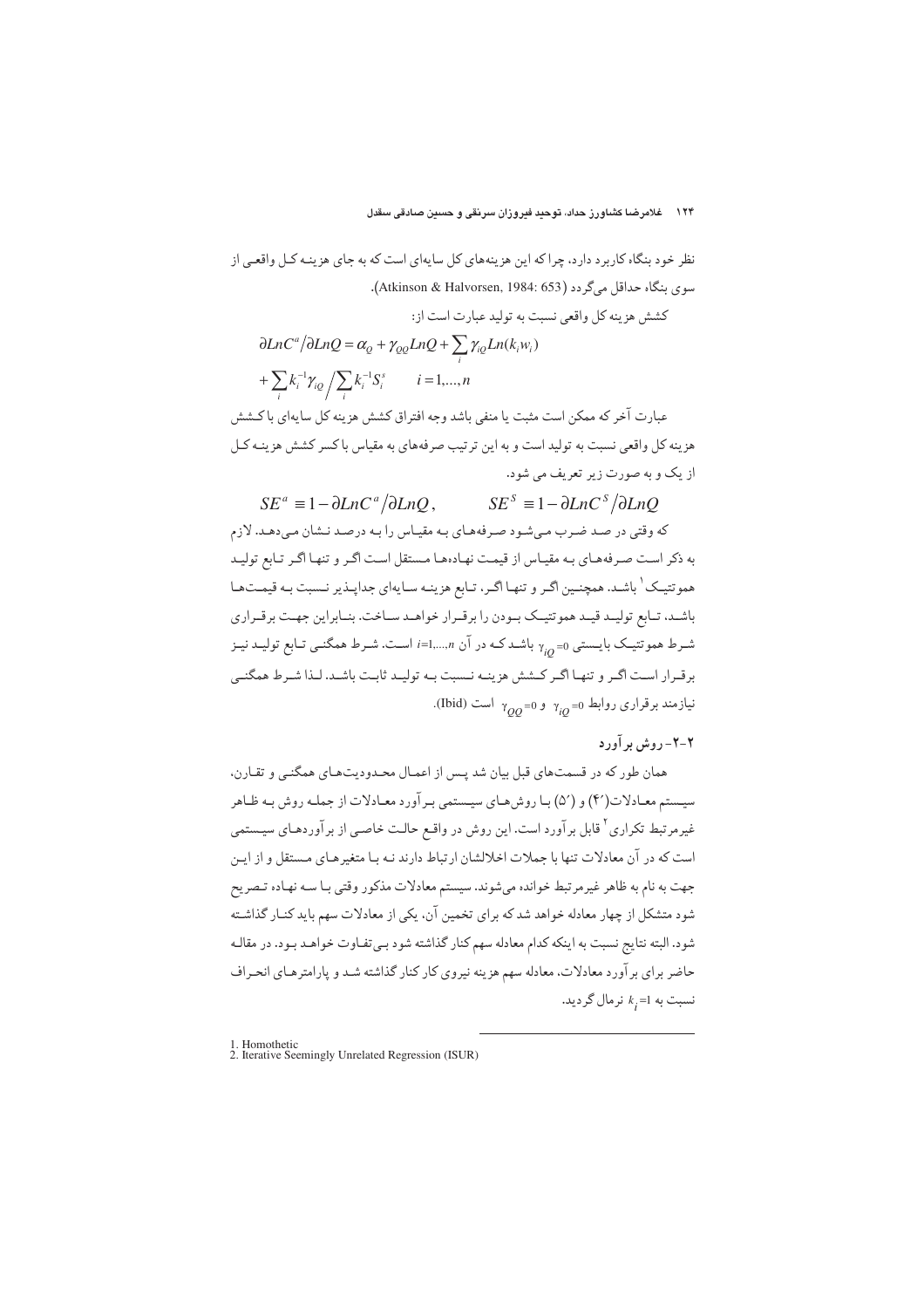#### ٢-٣- تو صيف دادهها

دادههای مورد استفاده در این مقاله از دادههای سرشـماری کارگـاههـای صـنعتی ده نفـر کارکن و بیشتر در سال ۱۳۸۵ اخیذ شیده است. به ایین منظور از کیل کارگاههای صنعتی خصوصی آن دسته از کارگاهها که بین ۱۰۰ تا ۲۰۰ نفر کارکن داشتهاند جدا شده و آنگاه با انتخاب تصادفی ۱۰ درصد این بنگاهها انتخاب شده است. در مورد تعداد بنگاهها گفتنی است که طبق سرشماری مرکز آمار از بنگاههای صنعتی تعداد کل کارگاههای صنعتی دارای ده نفر کارکن و بیشتر در سال ۱۳۸۵ برابر با ۱۶۰۵۷ کارگاه بوده کـه از ایـن تعـداد ۲۰۵۰ کارگـاه دارای بیش از ۱۰۰ نفر کارکن بودهاند. از کارگاههای مذکور ۲۳۸ کارگـاه متعلـق بـه بخـش عمومی و ۱۸۱۲ کارگاه نیز وابسته به بخش خصوصی بوده است. نمونه مـورد اسـتفاده در ایـن تحقیق از بین بنگاههایی که بین ۱۰۰ تا ۲۰۰ نفر کارکن داشتند انتخـاب گردیـد. تعـداد ایـن بنگاهها ۹۹۸ بنگاه بوده که بر اساس آن نمونه مورد استفاده معادل ۱۰ درصد کل و ۱۰۰ بنگاه را شامل میشود. همچنین بر آوردهای لازم برای صنعت نساجی انجام گرفت. با این تفاوت که در مورد این صنعت حوزه مطالعه به بنگاههای بین ۱۰۰ تا ۳۰۰ نفر کارکن گسترش داده شد و کل بنگاههای فعال در این دامنـه کـارگری در بـرآورد مـدل بـه کـار گرفتـه شـد. در دادههـای فوق الذکر به جای تولید بنگاه از ارزش افزوده کارگیاهها استفاده شد و شیخص هیای هزینیه سرمایه، نیروی کار و انرژی به صورت زیر محاسبه گردید.

#### شاخص های قیمت نهادهها

شاخص هزينه سرمايه كه به هزينه خدمات سرمايه نيز معروف است با استفاده از فرمـول زیر یعنی  $R_{1384} = P_k = r + (\delta + R) / K_{1384}$ محاسبه شد. در ایـن فرمـول ۲ هزینـه فرصـت سـرمایه بـرای بنگاهها است که برای همه بنگاهها یکسان و معادل ۱۵ درصد در نظر گرفته شد. 8هزینههای استهلاک و R اجاره پرداختی بنگاه برای کالاهای سرمایهای است. K<sub>1384</sub> نیز موجودی سرمایه ىنگاه در سال ۱۳۸۴ است.

شاخص قیمت انرژی شاخصی وزنی از قیمت هر کدام از حاملهای انـرژی مـصرفی بنگـاه در مقدار حامل است که مقدار حامل بر اساس `BTU همگن شده است. به عبارت دیگـر پـس از اینکـه

۱. انرژی حرارتی سوختها (Thermal Rate of Fuel) مقدار گرمایشی است که از واحد جرم یا واحد حجـم آن پــس از ســوخت کامل در مجاور مقادیر کافی اکسیژن در واحد جرم (BTU) به دست میآید که به کیلوکالری یا بی تـی یـو یـا حجـم مــشخص میشود. به این ترتیب بی تی یو (British Thermal Unit (BTU) نیز یکی از واحدهای اندازهگیری دماست و مقـدار حرارتـی است که دمای یک یوند آب را، یک درجه فارنهایت بالا بپرد. معمولاً برای ارزیـابی ســوختـهـا از ایــن واحــد حرارتــی اســتفاده می شود. (مأخذ: ترازنامه انرژی فصل تعاریف و مفاهیم). به عنوان نمونه هر کیلو وات ساعت برق معادل ۳۴۱۲ بی تی یو است.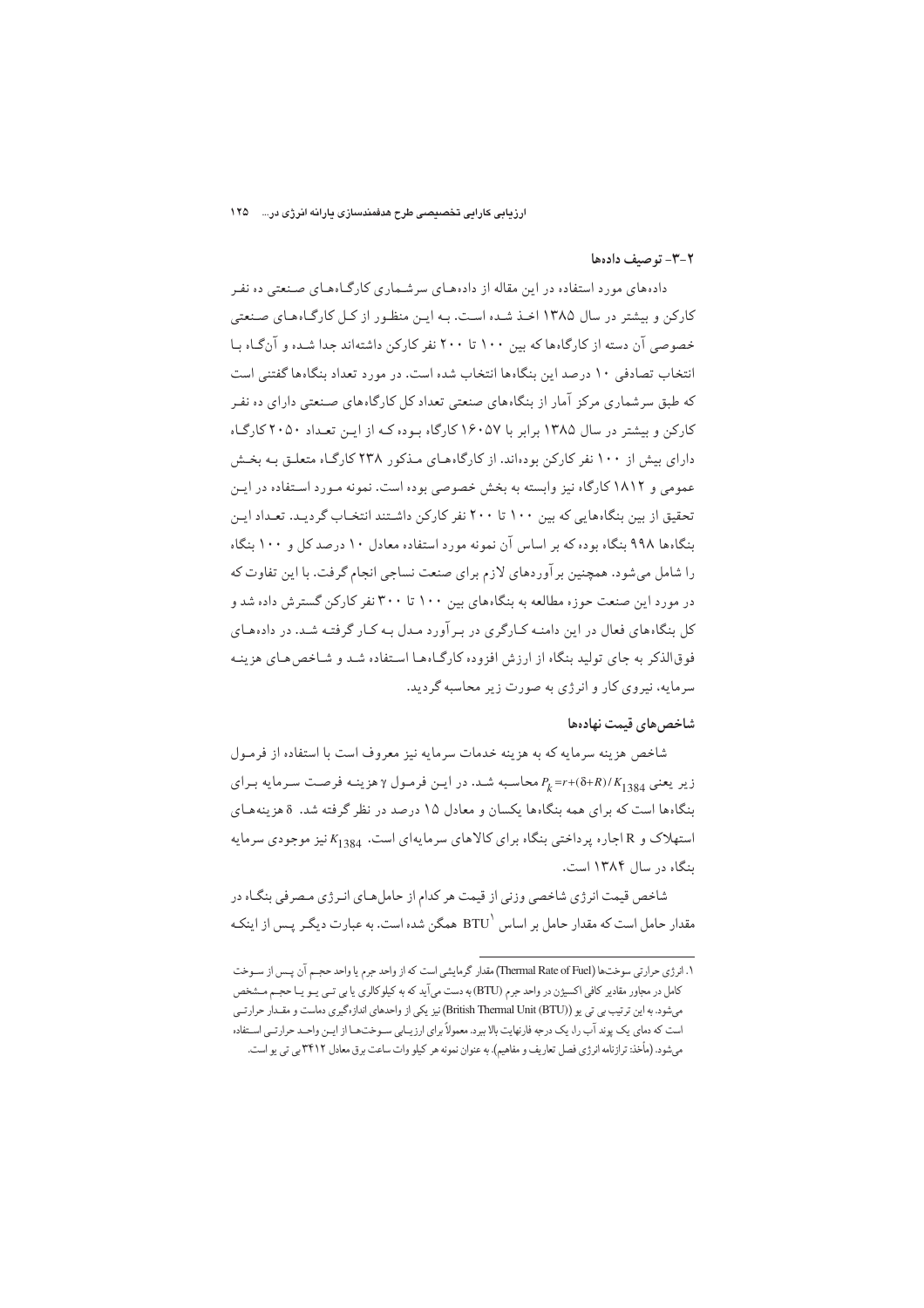تمام حامل هاي انرژي بر حسب واحد گرمايي بريتانيا (BTU) بيان شدند شاخص وزني قيمت انرژي محاسبه شد. شاخص مزد و حقوق کارگران نیز از تقسیم هزینه مزد و حقوق در کارگاههای صنعتی بر تعداد كارگران حاصل شد.

# ۳- بر آورد الگو و تحلیل نتایج

نتــايج حاصــل از بــر آورد سيــستم معــادلات بــراي نمونــه حاصــل از كــل صــنعت و بــراي صـنعت نــساجي بــا اســتفاده از روش ISUR و روش حــداكثر راســتنمـايي بـا اطلاعــات كامــل <sup>١</sup> (FIML) در جــدول (۳) نمــايش داده شــده اســت. همــان طــور كــه در رديــف دوم جــدول نيــز تـصريح شـده اسـت در يكـي از برآوردهـاي مربـوط بـه بنگـاههـاي نـساجي حالـت مقيـد نيـز بـر اسـاس فـرض ( k<sub>k</sub> =1 ) بررسـي شـده اسـت. در بـرآوردهـاي انجـام گرفتـه مقـدار آمـاره آزمـون ضـريب ناهمـساني لاگرانـژ<sup>٢</sup>نـشان دادكـه بـرآوردهـا از حيـث ناهمـساني واريـانس كـه مـسئله عمـده در دادههـاي مقطعـي اســت، مــشكلي نــدارد. مثبــت بــودن بر آوردهـاي بــه دســت آمــده از سـهمهـاي هزينــه نهـادههـا نــشانگر يكنــوايي تــابع هزينــه بــرآورد شــده بــوده و تغييــر علامــت مقــادير ويـــژه مــاتريس هـــشين بــر خـــوش٫رفتــاري ايـــن توابــع دلالــت دارد. در ايـــن راســـتا مقـادیر ویــژه مـاتریس هــشین بــه ترتیــب عبــارت از: ۱۴/۶۶، صــفر و ۰/۳۹- اســت کــه مقعـر بـودن تـابع هزينـه را بيـان مـيكنـد. ايـن مقـادير بـراي مـدلهـاي دوم و سـوم نيـز مطـابق انتظـار بـوده و از وجـود يـك تـابع هزينــه خــوش٫فتـار حكايـت دارد. دربـاره خــوبي بـرازش نيـز معیــاری کــه در سیــستم معــادلات بــه کــار مــی٫ود معیــار شــبه <sup>2</sup>R یــا <sup>2</sup>R تعمــیمیافتــه <sup>۳</sup>اســت (Atkinson & Halvorsen, 1980: 85)<sup>؟</sup>. نظیــر  $R^2$  هــر انــدازه مقــدار عــددی ایــن معیــار بیــشتر باشــد بــرازش مــدل بهتــر انجــام شــده اســت. در سیــستم معــادلات بــرآورد شــده انــدازه شبه <sup>2</sup>R بالا بوده و نشان از خوبی برازش دارد.

 $\overline{a}$ 1. Full information maximum likelihood 2. LM het test 3. pseudo  $R^2$  or Generalized  $R^2$ ۴. اتکینــــسون و هالورســـن بـــه نقـــل از برنـــت و خالـــد (۱۹۷۷) معیـــار شـــبه <sup>2</sup>R یـــا  $\widetilde{R}^2$  را بـــه صـــورت زير معرفي نمودهاند:  $\widetilde{R}^2 = 1 - \exp[2*(L_1 - L_2)/T]$  $\widetilde{R}^2 = 1 - \exp[2*(L_1 - L_2)/T]$ 

در فرمول بیان شده  $L_1$  حداکثر مقدار لگاریتم تابع راستنمایی زمانی که تمــام ضــرایب متغیرهــای ســمت راســت معادلات برابر صفر باشد است و  $L_2$  هم مقدار لگاریتم تابع راستنمایی زمانی که متغیرهای مورد نظر در مــدل وارد می شود است. T هم تعداد مشاهدات است.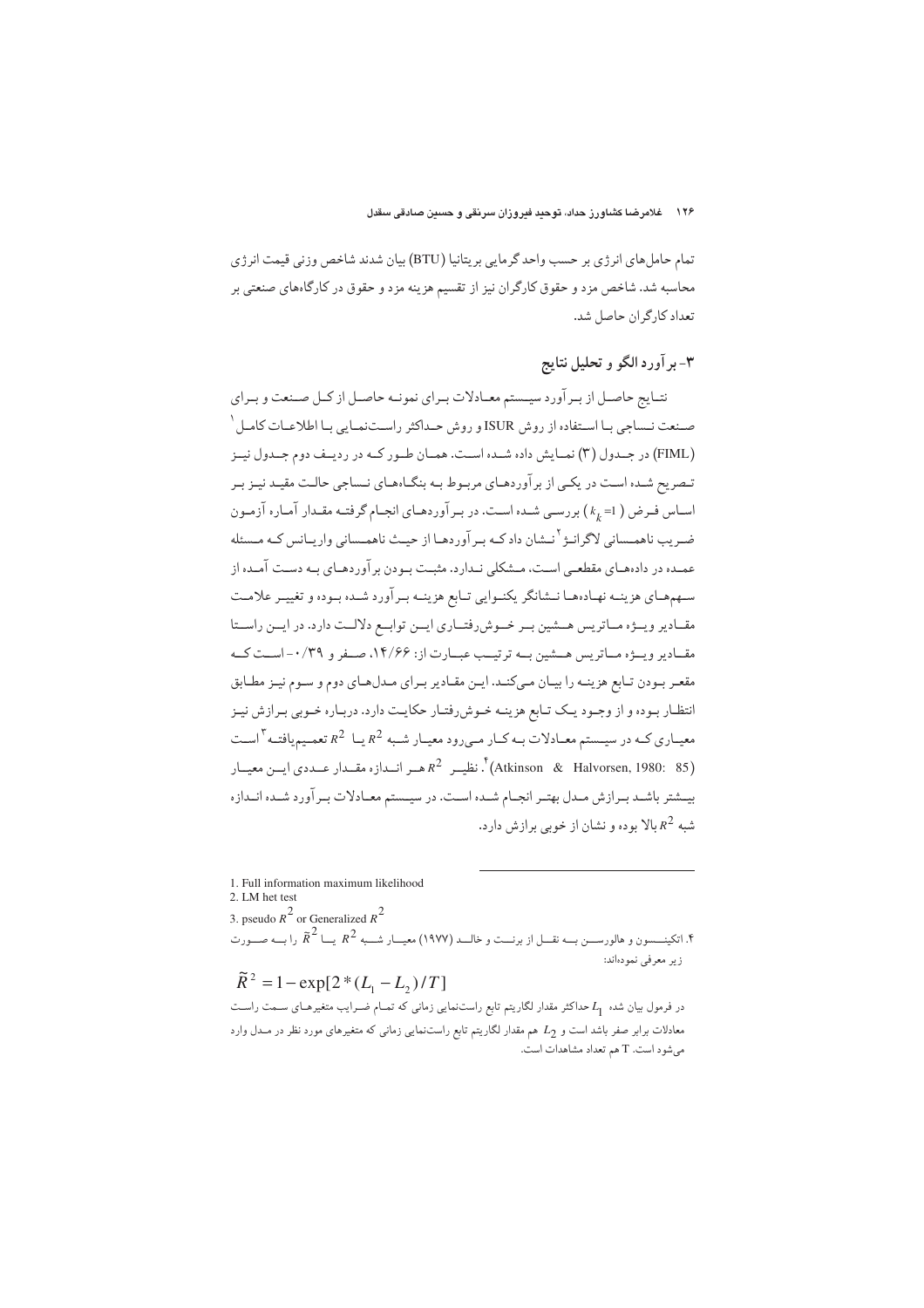#### ارزیابی کارایی تخصیصی طرح هدفمندسازی یارانه انرژی در... ۱۲۷

| بنگاههای نساجی با ۱۰۰                                  | بنگاههای نساجی با ۱۰۰ تا              |                                                              |                                   |
|--------------------------------------------------------|---------------------------------------|--------------------------------------------------------------|-----------------------------------|
|                                                        |                                       | کل بنگاههای دارای ۱۰۰ تا                                     | جامعه آماري                       |
| تا ۳۰۰کارکن                                            | ۳۰۰کارکن                              | ۲۰۰ کارکن                                                    |                                   |
| $(k_k = 1 \rightarrow)$ FIML                           | <b>FIML</b>                           | <b>ISUR</b>                                                  | روش برآورد                        |
| $\setminus \wedge \cdot$                               | $\setminus \wedge \cdot$              | نمونه ۱۰۰تایی                                                | تعداد داده                        |
| مقادير برآورد                                          | مقادير برآورد                         | مقادير برآورد                                                | پارامتر                           |
| 718/9179                                               | $\ddagger$ ۲۰/۲۷۴۴                    | $\frac{1}{4}r\Delta/\Lambda f\cdot\Delta$                    | $\alpha_{0}$                      |
| $-17.99$                                               | $-1$ $fYf$                            | $-1/\Delta$ $\Delta$                                         | $\alpha_{\scriptscriptstyle q}$   |
| $\cdot/\cdot$ ۳۷۶                                      | $\ddagger$ ./.019                     | . / .909                                                     | $\gamma_{\scriptscriptstyle{qq}}$ |
| $\dagger$ ./9444                                       | $\dagger$ ./ $\lambda$ ۶۲۹            | $\frac{1}{4} \mathbf{r} / \cdot \mathbf{A} \cdot \mathbf{A}$ | $\alpha_{i}$                      |
| $- \cdot / \mathfrak{f} \mathfrak{f} \cdot \mathsf{Y}$ | $-1/\tau f \cdot q$                   | $\cdot$ /۲۴۷۲                                                | $\alpha_{\scriptscriptstyle k}$   |
| .799.                                                  | $\cdot$ /۴۷۷۹                         | $T - Y/T+YT$                                                 | $\alpha_{\scriptscriptstyle e}$   |
| $\check{\mathsf{T}}$ - $/ \cdot \mathsf{or} \cdot$     | $+ -1.019$                            | $\dagger$ - $\cdot$ / $\cdot$ ۸۶۲                            | $\gamma_{\scriptscriptstyle lq}$  |
| $\dagger$ ./.047                                       | 4.7.94.                               | $-\cdot/\cdot\cdot$ 9 $\wedge$                               | $\gamma_{\rm kq}$                 |
| $-\cdot/\cdot\cdot$                                    | $-\cdot/\cdot\cdot$ 94                | $\dagger$ ./.98.                                             | $\gamma_{\rm eq}$                 |
| $\check{\mathsf{T}}$ -·/1٢٢٨                           | $+ - 11114$                           | $\cdot/\cdot$ ١۴۶                                            | $\gamma_{\scriptscriptstyle kl}$  |
| $- \cdot / \cdot \mathbf{Y} \wedge \Delta$             | $-\cdot/\cdot$ \rr                    | $\uparrow$ - / ۱۶۳۸                                          | $\gamma_{\rm el}$                 |
| $\dagger$ ./. $607$                                    | $\cdot/\cdot$                         | $-\cdot/\cdot\cdot\Delta$ ٢                                  | $\gamma_{\scriptscriptstyle ek}$  |
| $-\cdot/\cdot\right.$                                  | $-\cdot/\cdot\setminus\cdot$ $\wedge$ | $\frac{1}{1}$ ./1891                                         | $\gamma_{\rm ee}$                 |
| $\dagger \cdot / \cdot \text{v} \times$                | $\dagger$ ./. 915                     | $-$ / $\cdot$ $\uparrow$                                     | $\gamma_{\scriptscriptstyle kk}$  |
| 7.7011                                                 | $\uparrow$ ./1۳۵۷                     | 7.11997                                                      | $\gamma_{ll}$                     |
| ١                                                      | Y/YYY                                 | $\ddagger$ ·/٣١۴٠                                            | $k_{k}$                           |
| 77/7099                                                | $\ddagger$ ۲/۷.۹۹                     | TIA/9900                                                     | $k_e$                             |
| ١                                                      | $\lambda$                             | $\lambda$                                                    | $k_i$                             |
| $\cdot$ / $Y99Y$                                       | $\cdot$ / $\vee$                      | $\cdot$ /YQA                                                 | pseudo- $R^2$                     |

جدول (۳): نتایج برآورد پارامترهای مدل

† معنىدار در سطح احتمال ۵ درصد، ‡ معنىدار در سطح احتمال ۱۰ درصد

مقادیر تابع نمونهای جارک - برا<sup>۱</sup> برای فرضیه نرمال بـودن پـسماندها بـرای سـه رگرسـیون بـر آورد شـده توسـط روش FIML بــه ترتيـب برابـر اسـت بـا (١٣٩، ٣.٣٩(٠،٢٠٧) ٣.١٤ و (۶٬۱۵(۰٬۰۳۷ که فرضیه صفر نرمال بودن در دو مورد اول با اطمینان بالا و در مرد آخر به صورت مرزی پذیرفته میشود.

 $\overline{a}$ 

1. Jarque-Bera Normality Test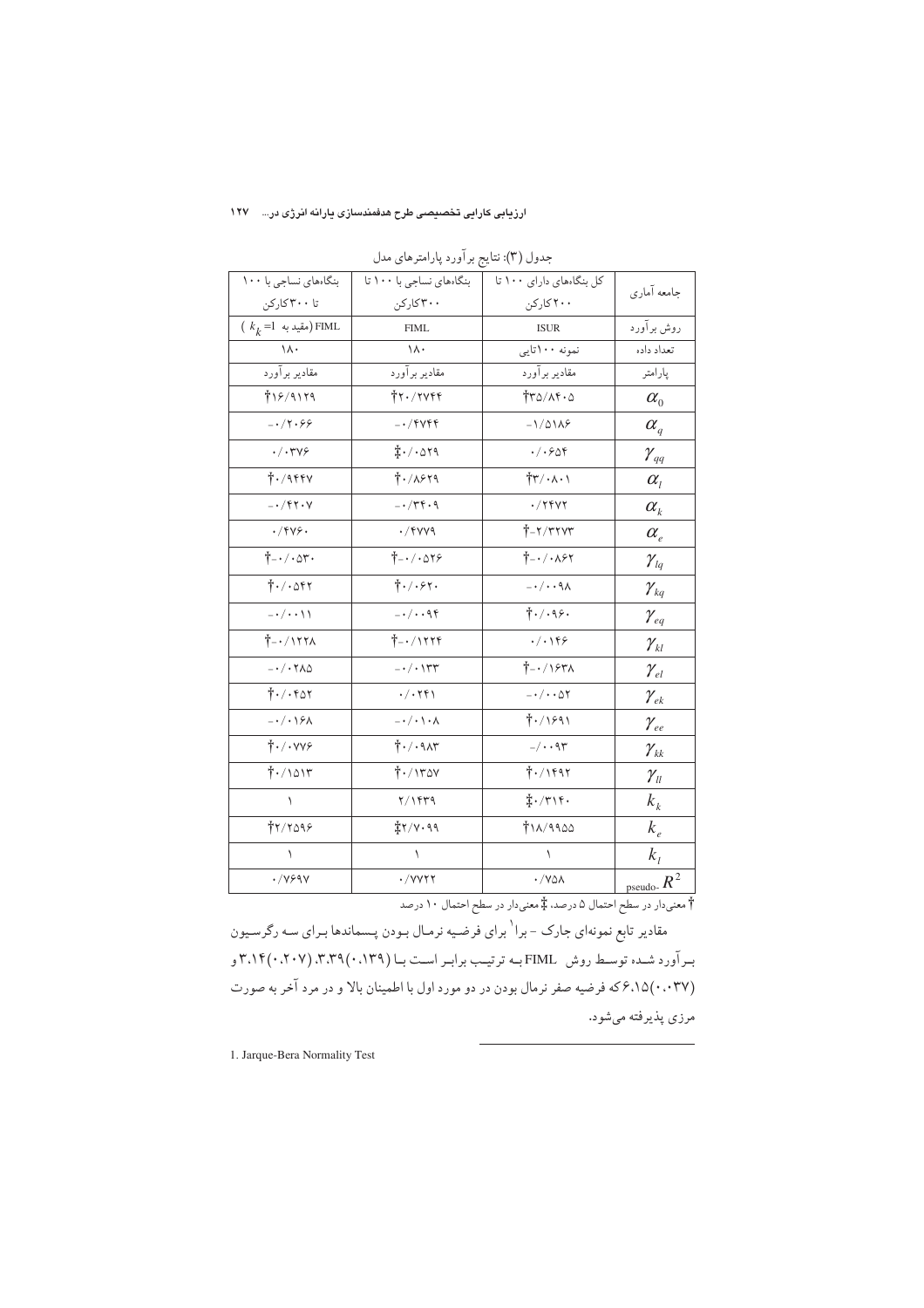#### ۱۲۸ خلامرضا کشاورز حداد، توحید فیروزان سرنقی و حسین صادقی سقدل

مقادیر پارامترهای انحراف برای نهادههای سرمایه و انرژی در مدل مربوط به کل صنعت ۰/۳۱۴ و ۱۸/۹۹ به دست آمد که بر مصرف بیش از اندازه سرمایه و مصرف کمتر از اندازه انـرژي نسبت به نهاده کار دلالت دارد. این مقادیر نشان می دهد که بنگاها در شرایط فعلی کـه انـرژی ارزان است به اندازهای که شرایط کارایی ایجاب میکند انرژی مصرف نمـیکننـد و هنـوز جـا دارد تـا بـا استفاده بیشتر از نهاده ارزان انرژی، کارایی را فزونی بخشند. در مورد نهاده سرمایه نیـز قیمـتهـای موجود در بازار الزام میکند تا برای تحقق کارایی بیشتر از این نهاده کمتـر مـصرف کننـد. در مـورد سرمایه وجود ظرفیتهای خالبی در صنعت و بهرهمندی از ظرفیت پایین تولید در کارخانجات عامـل توضیح دهنده استفاده بیش از اندازه از نهاده سرمایه است. لیکن در مورد انرژی اگر چـه در نگـاه اول به نظر میرسد در صنایع کشور انرژی بیش از اندازه مصرف میشود و این موضوع در بررسیهای مقایسهای در ایران با سایر کشورها مشهود است اما آنچه در اینجا به دست آمده است بـر ایـن مهـم اشاره میکند که با توجه به قیمت موجود انرژی هنوز جا دارد بـرای تحقـق کـارایی بیـشتر، مـصرف انرژی نیز افزایش پابد. در غیر این صورت جهت تحقق کارایی بایستی قیمت انـرژی را افـزایش و قیمت سرمایه را کاهش داد. از سوی دیگر در مقایسه با نهاده کار، انـرژی کمتـر از حـد مـصرف میشود، که این میتواند ناشی از وجود نیروی کار فراوان در کشور و تـشویق دولت بـه استفاده از نیروی کار و عدم اخراج کارکنان به دلیل قوانین مربوطه در صنایعی که با مازاد نیروی انسانی مواجه هستند و نیز بیکاری پنهان در صنایع کشور باشد. برآورد مـدل بـرای بخـش نـساجی بـرخلاف کـل صنعت که پارامتر انحراف قیمت سرمایه کمتر از یک بـود مقـدار 2.14 =  $k_{_k}$ را بـه دسـت داد کـه در مرز معنیداری است (خطای احتمال ۱۲ درصد). این عامل و همچنین عـدم رد فرضـیه کـارایی قیمتهای نسبی برای بخش نساجی که بر مبنای آن آزمون انحرافی بودن همزمان قیمتهای انرژی و سرمایه بررسی میشود <sup>۱</sup> سبب شد تا در مورد ایـن صـنعت مـدل دیگـری بـر آورد کنـیم کـه در آن قیمت انحرافی فقط قیمت نهاده انرژی است و قیمتهای کار و سرمایه بدون انحراف فرض شـد. در واقع غیر از پارامتر مربوط به قیمت نیروی کار که جهت نرمالسازی و برآورد مدل الزامی است بـه نظر میرسد بهرغم تزریق میلیاردها دلار در دو دهه اخیـر بـه صـنعت نـساجي كـشور تحـت عنـوان نوسازی این صنعت کماکان این صنعت نیازمند سرمایه و ماشین آلات است. در هر صورت بـر آورد مدل با فرض انحرافی بودن قیمت انرژی برای صنعت نساجی در ستون چهارم جدول (۳) آمده است که تفاوتهای اندکی را از حیث علامت و مقادیر برآورد شده پارامترها در مقایسه با مدل قبلی مربـوط به صنعت نساجی نشان می،دهد. تحلیل ضریب به دست آمده برای انرژی در صـنعت نـساجی بـه دلیـل

١. مقدار محاسباتي آماره اين آزمون بر مبناي آزمون والد كه از قانون توزيع جي دو با درجه آزادي ٢ پيروي مي كند ١/٠٥ به دست آمد.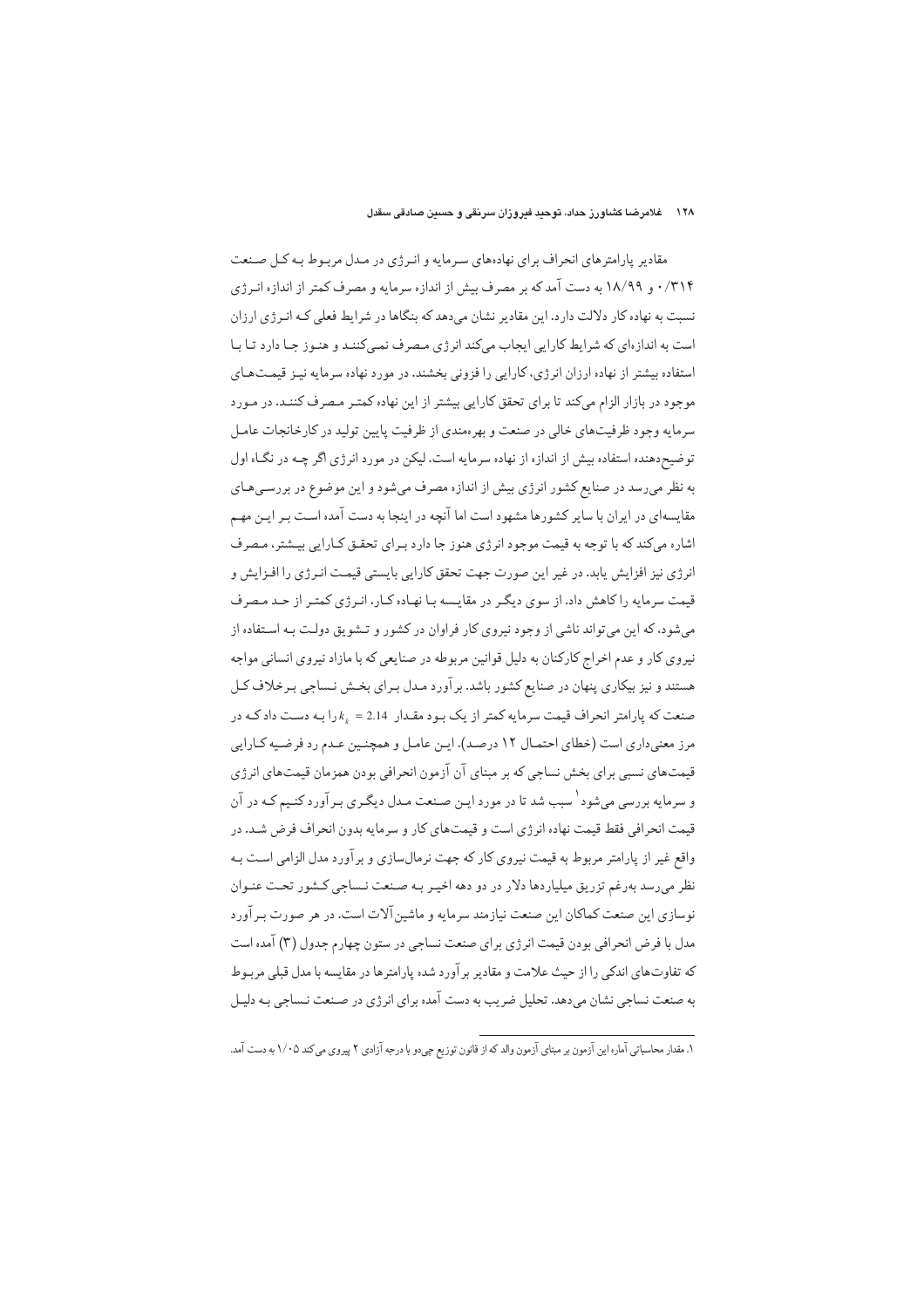#### ارزیابی کارایی تخصیصی طرح هدفمندسازی پارانه انرژی در... ۱۲۹

اینکه مقدار آن بزرگ تر از یک به دست آمده است شبیه حالت قبلی است. همچنین درباره سـرمایه نظـر به شرايط خاص صنعت نساجي و آسيب ديدن اين بخش به دليل واردات، به نظر مـي,رسـد آن دسـته از واحدهايي كه در اين صنعت به فعاليت مشغولند، با توجه بـه مـسئله واردات و شـدت رقابـت، از نهـاده سرمایه استفاده کاراتری به عمل میآورند و در مقایسه باکل صنعت کاراتر عمل میکنند. به این ترتیب امکان ارزیابی حذف پارانه انرژی برای صنعت نساجی و اثرات آن به سهولت فراهم می شود.

## ۳–۱–بر رسی کارایی قیمتهای نسبی

جهت بررسی کارایی قیمتهای نسبی فرضیه 1 = ۴٫ = ۱٫ در مقابل فرضیه عـدم آزمـون شـد، که مقدار محاسبه شده برای آماره آزمون والد (۱۴/۰۲) در مقایسه با مقدار بحرانی جدول چیـدو بـا درجه آزادي دو و در سطح احتمال ۹۹ درصد يعني (۹/۲۱) حاکي از رد فرضيه صفر است. بـه ايـن ترتیب با احتمال بسیار بالایی میتوان پذیرفت که در کل صنایع مـورد بررسـی تـابع هزینـه واقعـی حداقل نیست و باید از تابع هزینه سایهای سود جست. در مورد صنایع نـساجی فرضـیه فـوق را نمي توان رد نمود و فقط قيمت انرژي است كه قيمتهاي نسبي را با عدم كارايي مواجه مي سازد.

## ۲-۲- عدمکارایی تخصیصی

طبق آنچه درباره عدم کارایی تخصیصی در قسمتهای قبلی عنوان گردید محاسبه عدم کارایی تخصیصی نشان می دهد که بـه صـورت متوسـط و در سـطح کـل صـنعت، هزینـههـای عـدم کـارایی تخصیصی ناشی از انحراف در قیمت همه نهادههای تولید به میزان ۴۵ درصد هزینـههـای تولیـد بنگاههاست. اندازه عدم کارایی تخصیصی که فقط از انحراف قیمت انرژی ناشی می شـود معـادل ۳۴ درصد هزینههای تولید است. در مورد صنعت نساجی نیز میزان این هزینهها ۳/۹۲ درصد هزینههای تولید است. لذا انتظار می رود با حذف انحرافات قیمتی بـه ویـژه در قیمـت انـرژی شـاهد حذف قابل توجه هزينههاي عدم كارايي تخصيصي باشيم.

هر چند فرايند حذف اين هزينهها زمانبر بوده و همراه بـا تعـديل سـاختار توليـد امكـان يـذير است؛ به این معنی که حذف این عدم کارایی منـوط بـه تخـصیص مجـدد منـابع و آن نیـز منـوط بـه دسترسی به سرمایه و ماشین آلات و دستگاههای انرژیانـدوز و نـصب و تعمیـر بـه موقـع آن اسـت. بنگاههایی که موفق به این امر میشوند با صـرفهجـویی در انـرژی منـافعی را نـصیب خـود و جامعـه میسازند که در واقع ناشی از کارایی تخصیصی است. از این جهت به نظر می رسد:

الف-منافع ناشي از حذف عدم كارايي تخصيصي بيشتر نصيب جامعه ميشود تا بنگاه.

ب-حذف عدمكارايي تخصيصي منوط بـه تخـصيص مجـدد منـابع و بنـابراين توانـايي مـالي بنگاهها در تهیه و نصب ماشین آلات جدید و یا تعمیر و به روز نمودن ماشین آلات موجود است.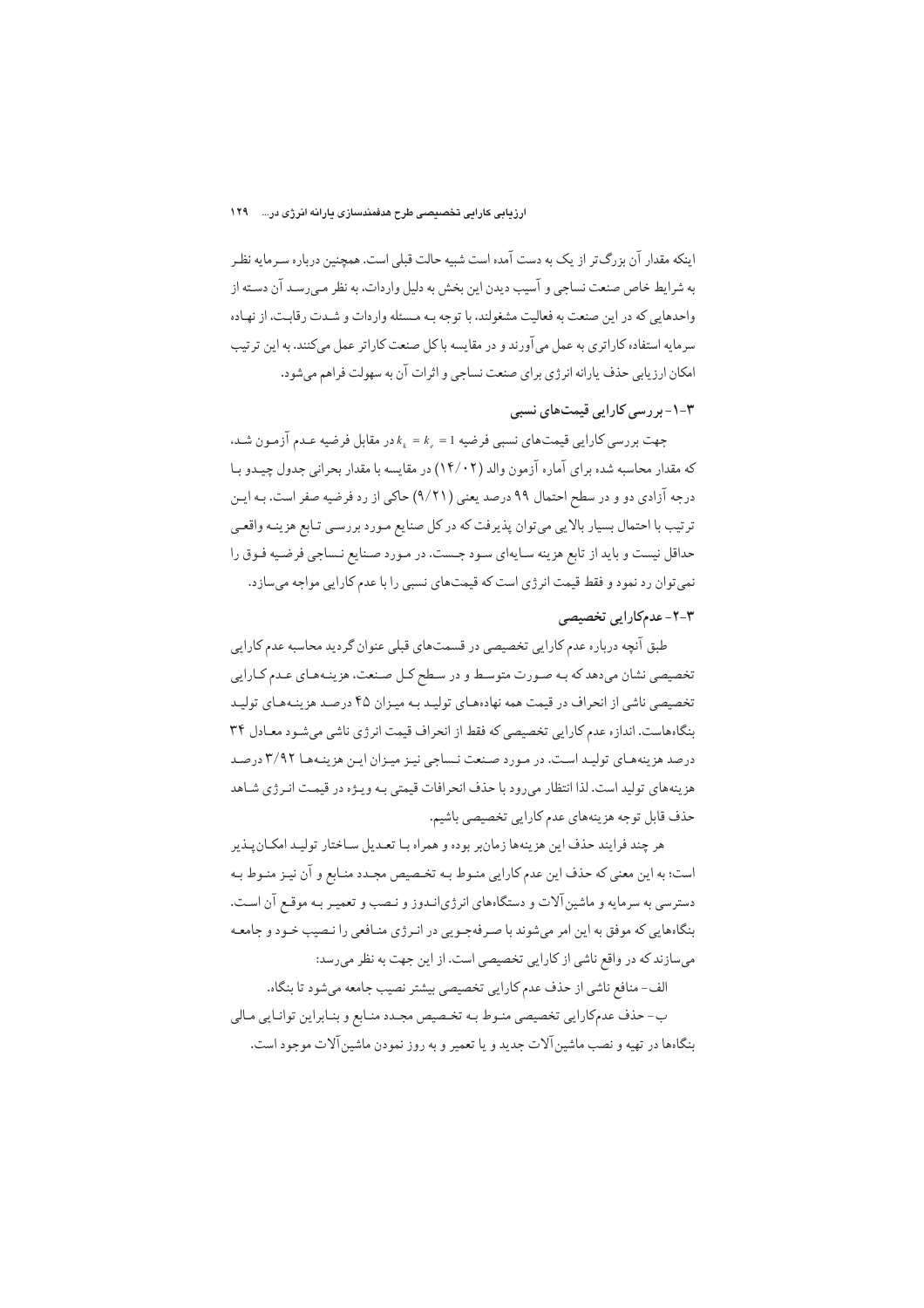#### ۱۳۰ خلامرضا کشاورز حداد، توحید فیروزان سرنقی و حسین صادقی سقدل

ج- چون محدوديتهايي در تخصيص مجدد منابع به وجود مي آيد بنابراين بـا اصـلاح قيمـت انرژی بخشی از عدمکارایی تخصیصی محاسبه شده از بین برود.

د-اندازه كشش هاى متقاطع و جانشيني بين نهادهها در تحقق عدد ياد شده مؤثر است.

#### ۳-۳- تقاضای نهادهها و کشش ها

وجود انحرافات قيمتي و بههم خوردن كارايي قيمت هاي نـسبي موجـب شكل گيـري تقاضـاهاي غیرکارا برای نهادهها به اندازه بیش یاکمتر از حد مطلوب و کـارا مـیگـردد. بـه ایـن ترتیـب مطـابق بـا محاسبات صورت گرفته انحرافات قیمتی سبب شیده است تبا تقاضیای نهیادهها بیه شبکل غیرواقعبی دستخوش تغییر گردد، به نحوی که در کل صنعت از سـرمایه ۱۳۸ درصـد و از نیـروی کـار ۱۷ درصـد بیشتر از حد مطلوب تقاضا شود. در صنعت نساجی نیز از سرمایه ۲۲ درصـد و از کـار ۶ درصـد بیـشتر تقاضا شده است. ضمن اینکه بر مبنای مدل کل صنعت با لحاظ روابط جانشینی و مکملی بین نهـادههـا پس از حذف کامل انحراف قیمتی نهاده انرژی، سهم انرژی در هزینههای تولید از ۵/۷ درصد به ۱۰ افزایش می یابد. در مورد صنعت نساجی این سهم از ۶/۷ به ۱۵ درصد افزایش می یابد.

غالب محققين معتقدند وقتى انحرافات قيمتي ناديده گرفته مىشود كـشش هـاي محاسـبه شـده تورش دار و جعلی خواهد بود (صادقی و فیروزان، ۱۳۸۹: ۹۳). از این منظر، در مطالعه حاضر انواع کشش ها در میانگین دادهها محاسبه و در جدول شماره (۴) بیان شده است. همـانگونـه کـه ملاحظـه می شود علامت کشش های قیمتی جز در یک مـورد، مطـابق انتظـار بـه دسـت آمـده اسـت. دربـاره کشش خودقیمتی انرژی که برخلاف مباحث نظری با علامت مثبت ظاهر شده است گفتنی است این حالت نشانگر وضعيت عدم اشباع و گسترش تقاضـا بـراي مـصرف انـرژي بـهرغـم افـزايش قيمـت آن است که مختص جوامع در حال توسعه بوده و در ادبیات اقتصادی شناخته شده است <sup>٬</sup>. با این حال

۱. از آنجا که مصرف انرژی و کم و کیف آن در صنعت تابعی از سطح فنآوری و ماشینآلات و تجهیزات نصب شـده اسـت در جوامعي نظير ايران كه دسترسي به سرمايه و فن آوريهاي جديـد و ابـداعات فـن آوري بـا محـدوديتهـايي روبروسـت بـا افزایش قیمت انرژی به ویژه در کوتاهمدت، حساسیت اندکی در مقدار تقاضا مشاهده میشـود و حتـی ممکـن اسـت کـشش تقاضا مثبت باشد. این موضوع در منابع مختلف ذکر شده و برای نمونه در ارزیابی کارشناسان صندوق بین|لمللی پـول نیـز از تحولات کشور آمده است. در این رابطه عبارت زیر به نقل از کارشناسان ایـن بانـک گویـا خواهـد بـود. «کـشش قیمتـی کوتاهمدت تقاضا برای انرژی در ایران و دیگر اقتصادهای خاورمیانه بسیار کم است. بنــابراین افــزایش قیمــت زیــادی لازم است تا شکاف قیمتهای داخلی و بینالمللی پر شود. چنین افـزایش قیمتـی، احتمـالاً در کوتـاهمـدت تقاضـا را خفـه می کند» (آقامیر کلایی، ۱۳۸۸: ۶۸). شایان توجه است در چند ماه اخیر که طرح هدفمندکردن یارانهها به اجـرا گذاشـته شده است رشد مصرف صنعتی برق به عنوان یکی از حاملهای انرژی بیش از ۸ درصد بـوده اسـت (وبسـایت تـوانیر، آمار مصرف برق در فروردین و اردیبهشت ۱۳۹۰). همین موضوع ضمن تأییـد کــشش مثبـت بـه دسـت آمـده نــشان میدهد که نه تنها برای تغییرات جزیی در قیمت انرژی بلکه در مقابل تغییرات چند برابری در قیمت انـرژی نیــز صــنایع کشور واکنشهای معمول که نظریه اقتصادی پیشبینی میکند نشان نمیدهند و به اعتقاد ما این از ثابت بـودن ســرمایه بنگاهها و محدودیتهایی که بنگاهها در زمینه جایگزین کردن ماشین آلات انرژی بر دارند ناشی می شود.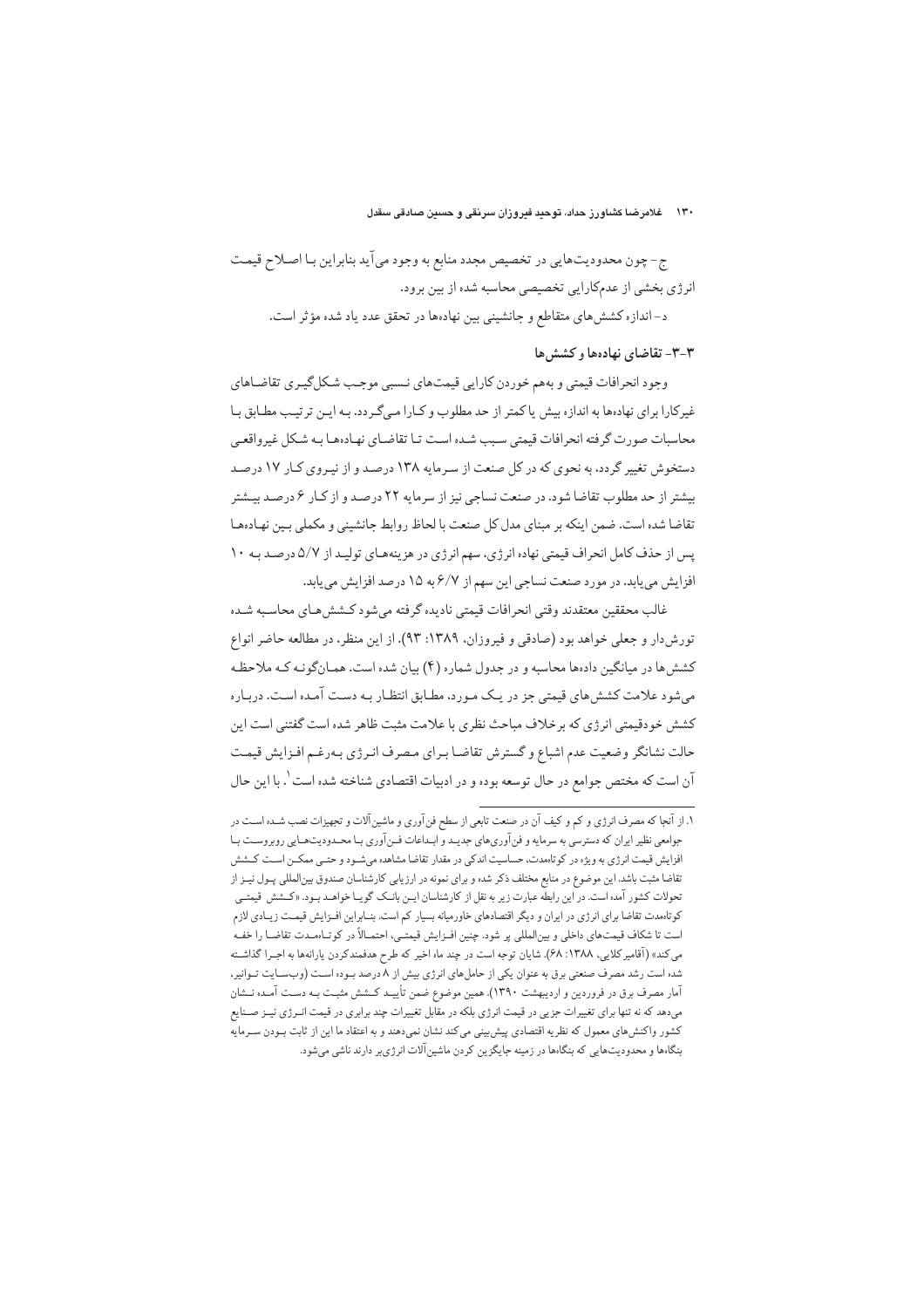#### ارزیابی کارایی تخصیصی طرح هدفمندسازی پارانه انرژی در... ۱۳۱

کشش قیمتی انرژی بزرگ تر از یک به دست آمده و از تقاضای باکششی حکایت دارد در حـالی کـه مقادیر کشش های قیمتی کار و سرمایه حساسیت پایین تقاضای این نهادهما را نـسبت بـه تغییـرات قیمت نشان مے دھد.

| صنعت نساجى           | كل صنعت         | كشش هاي قيمتي |
|----------------------|-----------------|---------------|
| $- \cdot 77$         | $-\cdot/\gamma$ | کا,           |
| $-\cdot$ /۳۵         | $-\cdot$ / $90$ | سرمايه        |
| $-\frac{1}{\Lambda}$ | ۱/۹۸            | انر ژی        |

جدول (۴): كشش هاي قيمتي

منبع: محاسبات محققين

در مورد صنعت، کشش های متقاطع قیمتی برای کار و سرمایه و بـالعکس بـه ترتیب ۰/۵۹ و ۰/۴۱ محاسبه شده که بر جانشینی این دو نهاده دلالت میکند. بر اساس این محاسبات میزان جانشینی سرمایه به جای کار بر اثر افزایش دستمزدها بیشتر از میزان جانشینی کار به جـای سـرمایه بر اثر افزایش معادل در قیمت سرمایه است. کشش های متقاطع قیمتی همچنـین بـر جانـشین بـودن سرمايه و انرژى دلالت مىكند. طبق اين نتايج چنانچـه قيمـت انـرژى افـزايش يابـد كـار و سـرمايه جانشین آن خواهد شد ولی افزایش قیمت سرمایه یا افـزایش قیمـت کـار نتـایج عکـسی را در پـی خواهد داشت. علاوه بر کشش متقاطع قیمتبی، کـشش جانـشینی موریـشیما نیـز بـر جانـشین بـودن سرمايه و انرژي دلالت دارد.

در تعریف کششهای جانشینی نیز چنین گفته میشود که اگر نسبت قیمت عامل ز بـه قیمت i مامل و یک درصد تغییر کند. یک تغییر  $\sigma_{ij}$  درصدی در نسبت بکارگیری عامل و به جای عامل و لازم است تا سطح تولید ثابت باقی بماند. مثلاً در سطح میـانگین دادهمـا و بـرای نتـایج حاصـل از صنعت عبارت pr / p برابر ۱۳۹۴ است حال اگر قیمت انرژی یک درصد تغییر یابد با لحاظ رابطه جانشینی و مقادیر به دست آمده لازم است تا نسبتهای K/E معادل 0.757×0.757 افـزایش یابد. به عبارتی دیگر سرمایه باید به اندازه گفته شده جانشین انرژی گردد تـا سـطح تولیـد در سـطح ثابتی باقی بماند. در این راستا تحلیلهای مشابه و مبتنی بر کشش جانشینی بین کار و انرژی حـاکی از بیکاری کارگران بر اثر افزایش قیمت نهاده انرژی است. این مورد علاوه بر کشش جانـشینی الـن از کشش جانشینی موریشیما نیز مستفاد میشود. شایان ذکر است کشش موریشیما نظیر کشش متقاطع و برخلاف کشش الن کشش غیرمتقارنی است و اطلاعات بیشتری را نسبت به جانـشینی و مکمل بودن نهادهها در اختیار قرار میدهد.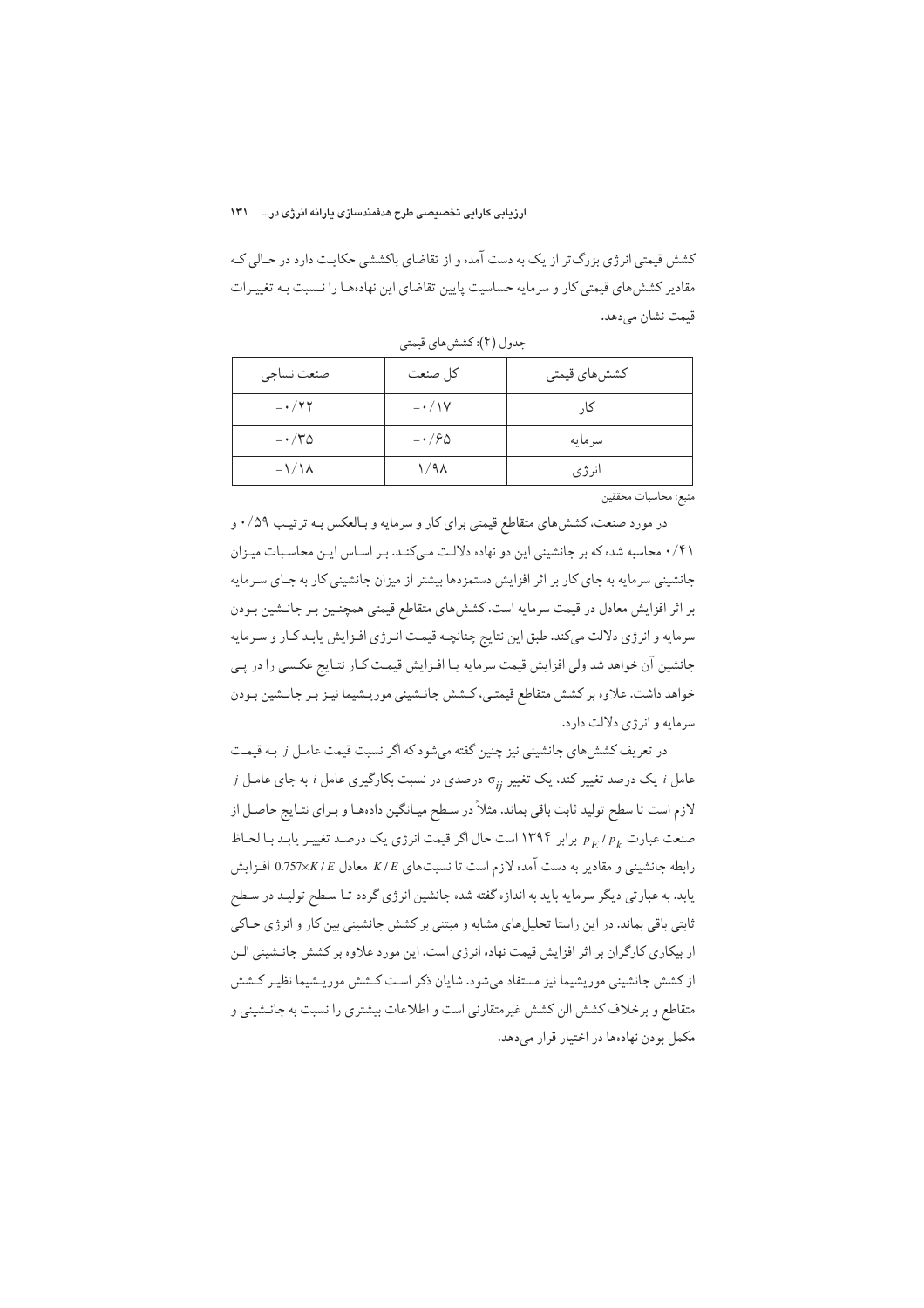#### ۱۳۲ غلامرضا کشاورز حداد، توحید فیروزان سرنقی و حسین صادقی سقدل

| كششءاي متقاطع قيمتي            |                                   | كشش هاى جانشيني موريشيما  |                       | كشش هاي جانشيني الن       |                     | كشش            |
|--------------------------------|-----------------------------------|---------------------------|-----------------------|---------------------------|---------------------|----------------|
| نساجى                          | كل صنعت                           | نساجى                     | كل صنعت               | نساجى                     | كل صنعت             | نهاده          |
| $\dagger$ ./10                 | $\uparrow \cdot / \circ \uparrow$ | $\cdot$ /۴۷               | $\cdot/\Delta\Lambda$ | $/$ $\uparrow$ $\uparrow$ | 1/.6个               | کار و سرمایه   |
| $\dagger$ ./۲۵                 | $\dag$ ./۴۱                       | $\cdot/\vartriangle\cdot$ | 1/79                  | $/$ $\uparrow$ $\uparrow$ | \/·۶†               | سرمايه وكار    |
| $\dagger \cdot / \tau v$       | $\dagger$ ./۲۸                    | $- \cdot / \backslash f$  | $-\frac{1}{2}$        | $\cdot/\cdot$ ۳           | $-\kappa +$         | کار و انرژی    |
| $\uparrow$ - $/\uparrow \circ$ | $\uparrow$ - $\uparrow$ /YY       | $1/\Delta\Delta$          | $-\frac{1}{Y}$        | $\cdot/\cdot$ r           | $-\kappa$ $\dagger$ | انرژی و کار    |
| $\cdot$ / $\Diamond$ q         | $\dagger \cdot /r$ ۶              | $1/\cdot \lambda$         | $\cdot$ /۶۲           | $\gamma/\gamma_0$ †       | $\cdot$ /Yay        | سرمايه و انرژى |
| $\dagger \cdot / \nu f$        | $-\cdot/\cdot \mathbf{y}$         | ۱/۷۷                      | $-1/91$               | $\gamma/\gamma_0$         | $\cdot$ /YQY        | انرژي و سرمايه |

جدول (۵): کشش های جانشینی و متقاطع قیمتی در سطح مبانگین دادهعا

† به لحاظ آماري در سطح ۹۵ درصد معنىدار است. منبع: محاسبات محققين

## ۴-۳ - صر فههای به مقیاس

انتخاب مناسب بنگاههای جدید یا توسعه بنگاههای موجود در یک صنعت می تواند با توجه بـه امتیازات مقیاس صورت بگیرد. از آنجایی که هزینه بنگاهها در مقیاس های مختلف تولیـد متفـاوت است انتخاب مناسب مقياس و ظرفيت در اقتـصادي بـودن توليـد مهـم اسـت. اگـر توليـد در حالـت بازدهی فزاینده به مقیاس باشد توسعه تولید هزینهها را بیـشتر از توسـعه محـصول كـاهش مـىدهـد. امتیازات مقیاس معمولاً بر حسب درصد افزایش در تمام نهـادهـا تعریـف مـیشـود، ولـی تعریـف امتیازات مقیاس بر حسب سطح بهینه هزینه در نتیجه تغییر محصول در عمل کاربرد بیـشتری دارد و به این لحاظ ضریب بازدهی نسبت به مقیاس به صورت عدد یک منهـای ضـریب کــشش هزینـه بـر حسب سطح توليد حساب مي شود (عمادزاده و ديگران، ١٣٨٠: ١٠٩).

نتایج حاصل از برآوردها برای صرفههای مقیاس در حالت تـابع هزینـه واقعـی و سـایهای و بـر مبنای مدل اصلی (برای کل صنعت) به صورت جـدول (۶) قابـل ارائـه اسـت. چنانچـه صـرفههـای بـه مقياس را با درصد بيان كنيم بر مبناي مدل اصلي تابع هزينه واقعي ٧٤ درصد و بـر مبنـاي تـابع هزينـه سایهای ۵۴ درصد است که بر غلطانداز بودن (بیش از اندازه نشان دادن) صرفههای به مقیاس بر مبنای تابع هزينه واقعي دلالت دارد. در هر حال چون در دو حالت ضريب صرفههاي به مقيـاس مثبـت اسـت نشانگر قرار گرفتن صنعت در قسمت نزولی منحنی هزینه متوسط و وجود صرفههای به مقیـاس اسـت. بنابراين با افزايش سطح توليد هزينه متوسط كاهش مى يابد. چنانچه ضريب صرفههاى به مقياس منفي به دست می آمد نشان میداد که صنعت از مزیتهای صرفههای بـه مقیـاس اسـتفاده نمـوده لـیکن در شرایط فعلی این امکان برای صنایع کشور وجود دارد که از مزیتهای تولید در مقیاس بالا استفاده نماید. این نتایج اگر چه بر مبنای دادههای بنگاهایی به دست می آید کـه بـین ۱۰۰ تـا ۲۰۰ نفـر کـارکن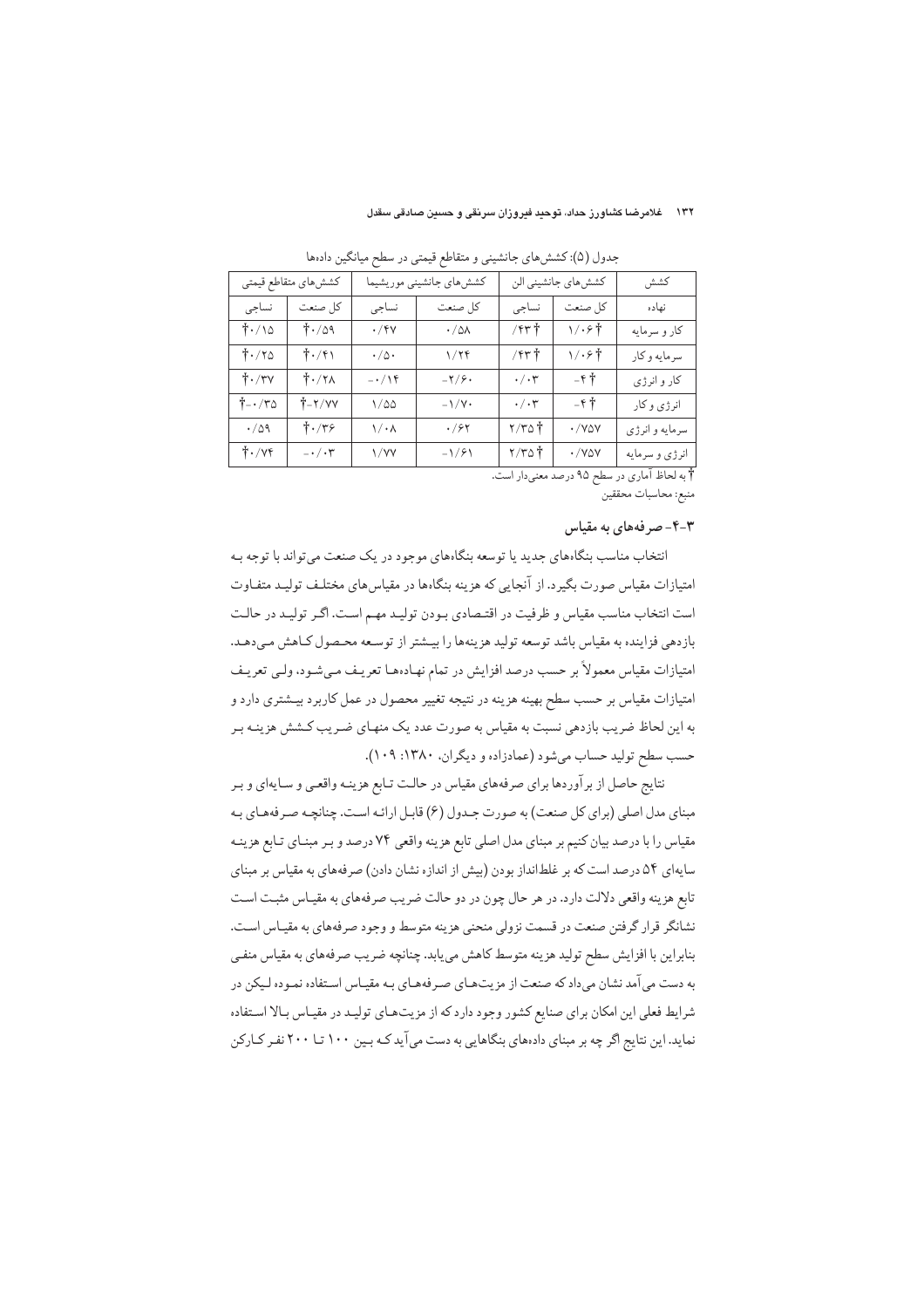#### ارزیابی کارایی تخصیصی طرح هدفمندسازی یارانه انرژی در... 1۳۳

دارند ولی با نتایج برخی تحقیقات مرتبط دیگر در زمینه بررسی صرفههای مقیاس در صـنایع کـشور از جمله مطالعات خداداد کاشی (۱۳۸۶) و عبادی و موسوی ۲۰۰۶) همخوانی دارد. شایان ذکر است در مورد صنعت نساجی کشش تولیدی و صرفههای به مقیـاس بـرای دو نـوع تابع هزینهای نسبتاً برابر و به ترتیب ۰/۳۴ و ۰/۶۵ به دست آمده است.

جدول (۶): صرفههای به مقیاس و کشش تولیدی هزینه

| $\cdot$ /۴۵۷<br>.788<br>كشش توليدي هزينه<br>.7084<br>$\cdot$ / $\vee$ $\circ$ $\circ$<br>صرفههای به مقیاس | بر مبنای تابع هزینه سایهای | بر مبناي تابع هزينه واقعي | شاخص |
|-----------------------------------------------------------------------------------------------------------|----------------------------|---------------------------|------|
|                                                                                                           |                            |                           |      |
|                                                                                                           |                            |                           |      |

منبع: محاسبات محققين

#### نتيجەگير ي

در ایران قیمت نهادههای تولید و به ویژه قیمت نهاده انرژی تحت تـأثیر عوامـل مختلـف و از جمله يارانهها قيمتي انحرافي محسوب مي شود. اين انحرافات سبب شده است تا قيمتهاي انـرژي در ایران تفاوت قابل ملاحظهای با متوسطهای جهانی داشته باشد. در این راستا مطالعه حاضر با هدف ارزیابی هزینههای عدمکارایی تخصیصی و آثار ناشبی از انحـراف در قیمـت نهـاده انـرژی در بخش صنعت کشور با تمرکز بر بنگاههای بین ۱۰۰ تـا ۲۰۰ نفـر کـارکن صـورت گرفـت. در مـورد بخش نساجی حوزه مطالعه به بنگاههای بین ۱۰۰ تا ۳۰۰نفر کارکن گسترش داده شد. به این منظور با لحاظ انحرافات قیمتی در یک سیستم معـادلات غیرخطبی و بـا اسـتفاده از رویکـرد تـابع هزینـه سایهای، مدلهای مورد نظر برآورد شد. طبق نتایج به دست آمده در میانگین دادهها و در سطح کـل صنعت، هزینههای عدم کارایی تخصیصی ناشی از انحراف در قیمت همه نهادههای تولید به میـزان ۴۵ درصد هزینههای تولید بنگاههاست. اندازه عـدمکـارایی تخصیـصی کـه فقـط از انحـراف قیمـت انرژی ناشی میشود معادل ۳۴ درصد هزینههای تولید است. همچنین انحرافات قیمتی سبب شده است تا تقاضای نهادهها به شکل غیرواقعی دستخوش تغییر گـردد، بـه نحـوی کـه در کـل صـنعت از سرمایه ۱۳۸ درصد و از نیروی کار ۱۷ درصد بیشتر از حد مطلوب تقاضا میشود. در صنعت نساجی نیز از سرمایه ۲۲ درصد و از کار ۶ درصد بیشتر تقاضا شده است. ضمن اینکه بر مبنای مدل كل صنعت با لحاظ روابط جانشيني و مكملي بين نهادهها پس از حذف كامل انحراف قيمتـي نهـاده انرژی، سهم انرژی در هزینههای تولید از ۵/۷ درصد به ۱۰ افزایش می یابد. در مورد صنعت نساجي اين سهم از ۶/۷ به ۱۵ درصد افزايش مي يابد.

1. Ebadi and Mosavi, 2006.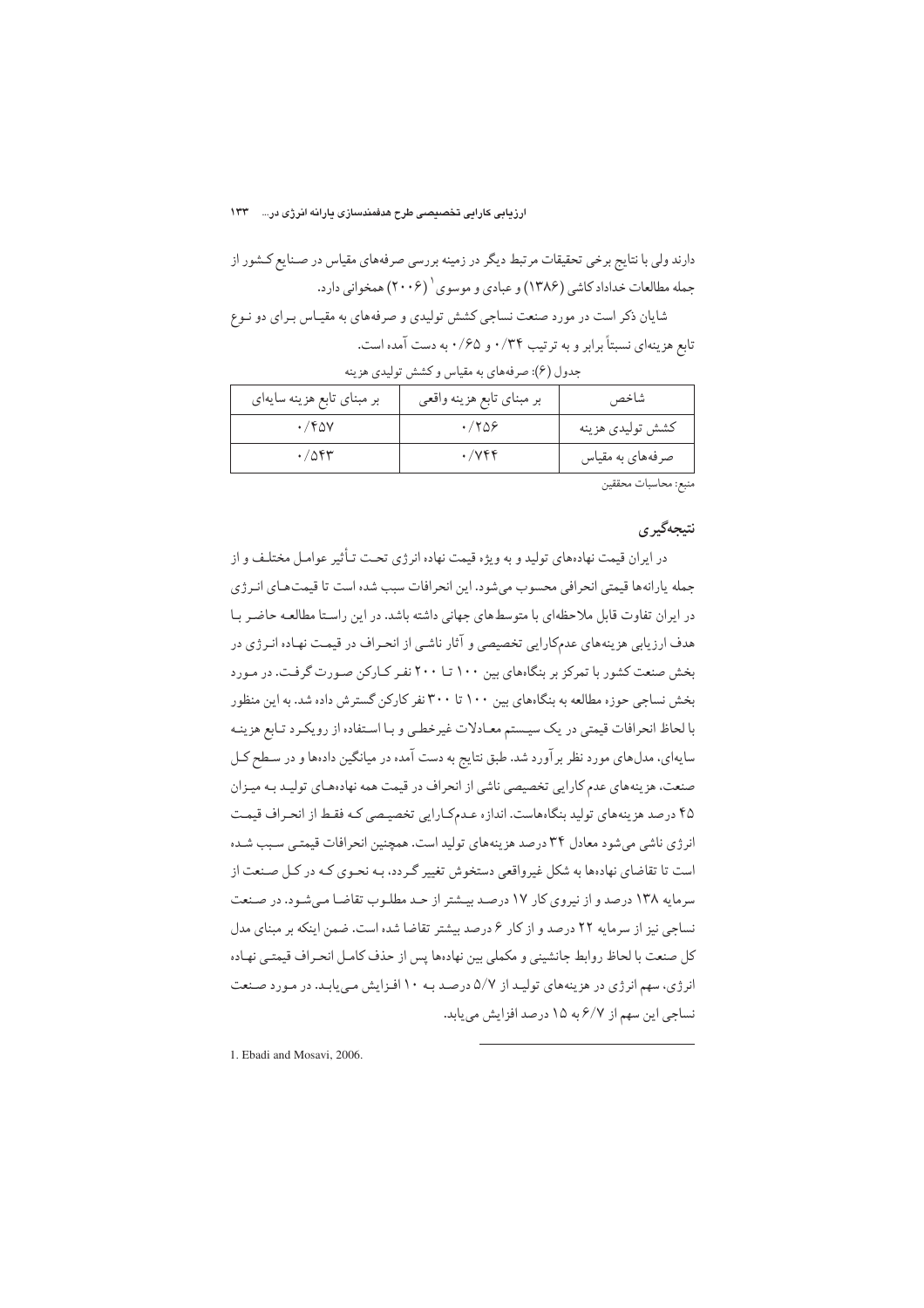#### ۱۳۴ – غلامرضا کشاورز حداد، توحید فیروزان سرنقی و حسین صادقی سقدل

از دیگر نتایج به دست آمده اینکه مطابق با مقادیر برآورد شده برای کشش جانشینی بین کار و انرژی، در صورت حـذف انحـراف در قیمـت نهـاده انـرژی، بیکـاری کـارگران بخـشی از بنگـاهعـا اجتناب نايبذير خواهيد بيود. بنـابراين همزمـاني هدفمنـد كـردن يارانـههـا بـا اجـراي قـانون اجـراي سیاست های کلی اصل (۴۴) قانون اساسی توجه هوشمندانهای را می طلبد. تحلیل هـای مشابه از کشش جانشینی الن و کشش متقاطع قیمتی، بر جانشین بودن سرمایه و انرژی تأکید دارد که به معنی افزايش تقاضاي سرمايه همزمان با هدفمندسازي پارانههاست.

همان طور که در متن مقاله نیز تصریح شد در مطالعه تابع هزینه غالباً ایـن مـشکل وجـود دارد که تابع هزینهای که برآورد میشود حداقل در نظر گرفته میشود، حال آنکه بـه دلایلـی کـه عمـدتاً از انحرافات قیمتی حادث میشود، چنین نیست و بایستی تغییراتی در رویکرد نئوکلاسیکی داده شـود تا نتايج حاصل از برآورد تابع هزينه نتايج قابل اتكايي باشد. در اين مطالعه با توجه به مطلب فـوق به تحلیل آثار انحراف در قیمت نهاده انرژی پرداخته شـد. چنانکـه نتـایج نـشان مـیدهـد بـا حـذف انحراف مذکور بخش صنعت ایـن قابلیـت را پیـدا مـىکنـد تـا از کـارایى تخصیـصى قابـل تـوجهى برخوردار شود. این مهم که مقدمـه تحقـق اهـداف کـشور در رسـیدن بـه توسـعه و تعـالي صـنعتي و فن آوري است اگر چه چشمگير است ليكن طي يک دوره و فرايندي قابل تحقق است و در اين دوره نیاز صنایع به سرمایه و ماشین آلات جدید و نیز بیکاری بخشی از کارگران که ماحصل ترکیب جدید نهادهها و ساختار تولید در شرایط پس از تغییر در قیمت نهاده انرژی است اقدامات قابل تـوجهی را نیاز دارد که مستلزم داشتن برنامه و روش اجرایی دقیق و گام به گام است.

چون پارامتر انحراف مربوط به نهاده انـرژى در هـر دو حالـت كـل صـنعت و صـنعت نـساجى بزرگ تر از یک به دست آمده است بر این دلالت میکند کـه از انـرژی کمتـر از حـد کـارا اسـتفاده میشود. در واقع جا دارد تا در قیمتهای موجود انرژی، برای دستیابی به کارایی تخصیصی، صـنایع کشور بیشتر از حد فعلی از انرژی استفاده کنند. به این ترتیب و در شـرایطی کـه صـنایع کـشور بـه شدت انرژی بر هستند و در مقایسه با استانداردهای جهانی مصرف انـرژی بـالایی دارنـد سیاسـت قیمتی که هم به کارایی تخصیصی بالاتر بیانجامد و هـم از مـصرف انـرژي بکاهـد حـذف انحرافـات قىمتى در نهاده انرژى است.

مدلهای برآورد شده برای بخش نساجی و تفاوت آن از حیث مقادیر پارامتر انحـراف در قیمـت سرمايه نيز اين مهم را يادآوري مي كند كه نمي توان براي كل بخش صنعت نـسخه واحـدي پيچيـد بلكـه بايد با توجه به ويژگىهاى هر صنعت اقدامات خاصى را در نظر داشت. اين موضوع از آن جهت قابـل تأمل است که طبق برخی از گزارشات عنوان میشود ظرفیتهای خالی در صـنایع کـشور وجـود دارد و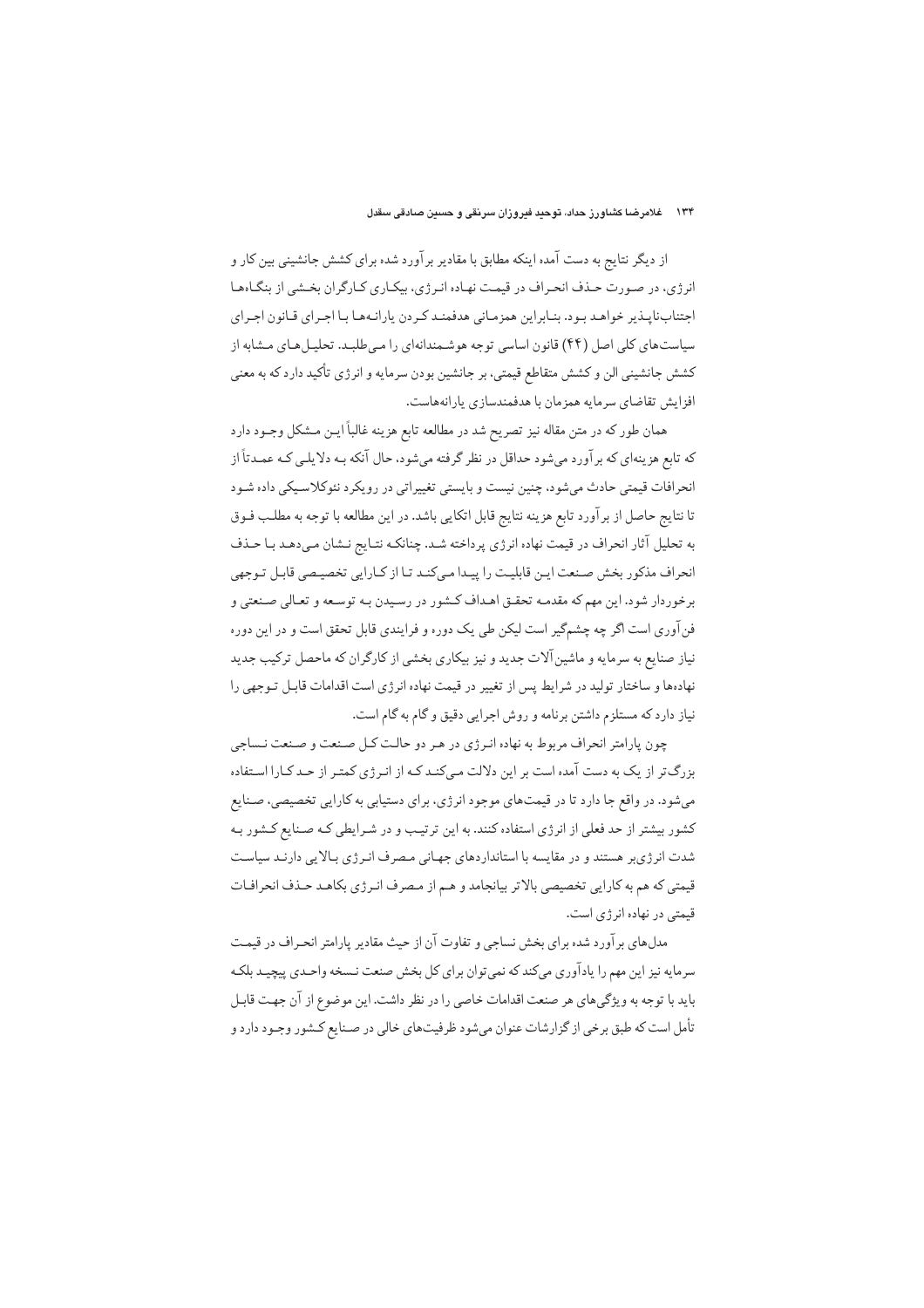از نهاده سرمایه بیش از اندازه استفاده میشود و لذا امکان تعدیل و بهینهسازی ماشین آلات و تأسیـسات برای بنگاهها وجود دارد. لیکن نتـایج حاصـل از واحـدهای بررسـی شـده صـنعت نـساجی کـه مـشغول فعالیت هستند وضعیت بهتری را در مقایسه باکل صنعت در خصوص نهاده سرمایه به تصویر میکشد. در حالی که در کل صنعت از سرمایه ۱۳۸ درصد بیشتر از حـد مطلـوب تقاضـا مـی شـود. در صـنعت نساجی از سرمایه ۲۲ درصد بیشتر از حد مطلوب تقاضا شده است.

## منابع

#### الف- فار سے

- ۱. آقا میرکلایی، لیلا؛ «مروری بر تحلیل های کارشناسان صندوق بین المللی پول از تحولات اقتصاد ایران در سال های اخیر »، تاز معای اقتصاد، ۱۳۸۸، شمار و ۱۲۶.
- ۲. پرمه، زورار؛ «بررسی یارانه انرژی و آثار قیمت حاملهای انرژی بر سطوح قیمتها در ایــران»؛ فـصلنامـه یژوهش های بازرگانی، ۱۳۸۴، شماره ۳۴.
- ۳. حیدری، ابراهیم: «تخمین توابع تقاضای کوتاهمدت و بلندمدت عوامل تولید در بخش صنعت ایران»؛ مجله تحقيقات اقتصادي، ١٣٨٥، شماره ٧۶.
- ۴. كاشي، خداداد؛ «صر فههاي مقياس در اقتصاد ايران: مورد بخش صنعت»، تحقيقات اقتصادي، ۱۳۸۶، شماره ۸۰.
- ۵. مصادقی، حسین؛ فیروزان سرنقی، توحید؛ «بررسی عدمکارایی تخصیصی و آثار آن بـر جانــشینی نهـادههـا در بخش صنعت»، فصل نامه پژوهش های اقتصادی، ۱۳۸۹، شماره ۵.
- ۶. عمادزاده، مصطفى؛ آذربايجاني، كريم؛ زمانيان، غلامرضـا؛ «صرفههاي ناشـبي از مقيـاس: تحليلـي از وضـعيت شركت ذوب آهن اصفهان». مجله تحقيقات اقتصادي، ١٣٨٠، شماره ٥٩.
	- ۷. ترا**زنامه ان**رژی کشور، وزارت نیرو، سال های مختلف.
	- ۸ نتایج آمارگیری از کارگاههای صنعتی بالای ده نفر کارکن و بیشتر، مرکز آمار ایران. سال ۱۳۸۵.
		- ۹. پایگاه اینترنتی شرکت توانیر. آمار مصرف برق در کشور.
		- ١٠. يا يكاه اينترنتي طرح تحول اقتصادي به نشاني: http://www.tahavolateeghtesadi.ir

ب-لاتين

- 11. Atkinson, S. E; and Halvorsen, R; (1980), "A Test of Relative and Absolute Price Efficiency in Regulated Utilities", The Review of Economics and Statistics, Vol. 62, No. 1.
- 12. Atkinson, S. E; and Halvorsen, R; (1984), "Parametric efficiency tests, economies of scale, and input demand in U.S. electric power generation", International Economic Review, No. 25.
- 13. Averch, Harvey; Leland L. Johnson; (1962), "Behavior of the Firm under Regulatory Constraint", The American Economic Review, No. 52.
- 14. Berndt, Ernst R; Mohammed S. Khaled; (1977), "Energy Prices, Economies of Scale and Biased Productivity Gains in U.S. Manufacturing, (1947-1971)", Department of Economics, University of British Columbia, Discussion Paper No. 23-77.